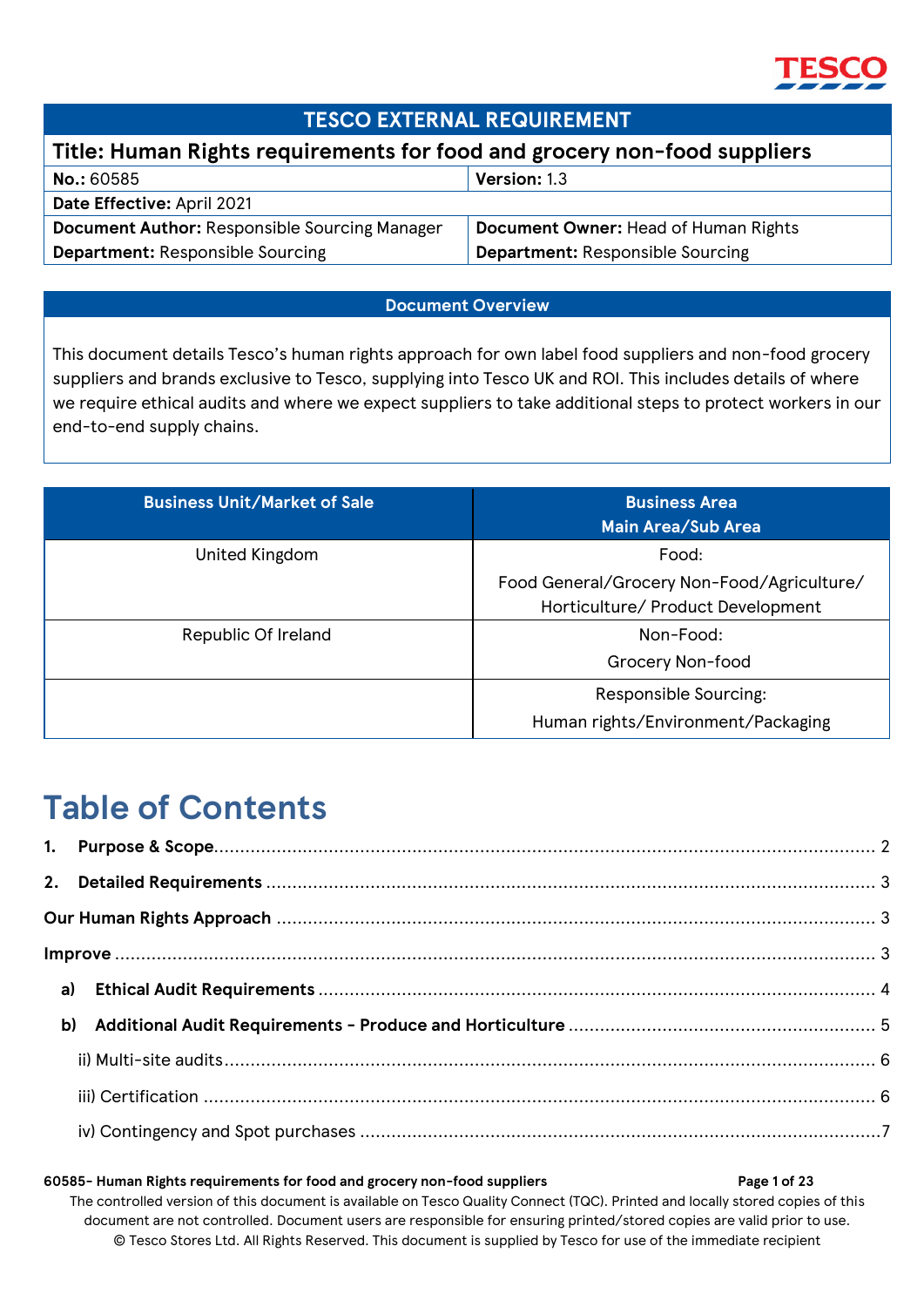| c) |  |
|----|--|
|    |  |
|    |  |
| d) |  |
| e) |  |
| f  |  |
|    |  |
|    |  |
|    |  |
|    |  |
|    |  |
|    |  |
| 7. |  |
| a) |  |
| b) |  |
| c) |  |
| d) |  |
| e) |  |
| f  |  |

## <span id="page-1-0"></span>**1. Purpose & Scope**

This document details Tesco's human rights approach for own label food suppliers and non-food grocery suppliers and brands exclusive to Tesco, supplying into Tesco UK and ROI. This includes details of where we require ethical audits and where we expect suppliers to take additional steps to protect workers in our endto-end supply chains.

Adherence to these requirements is a condition of supply to Tesco. Suppliers and sites are expected to read and implement the requirements, in addition to ensuring all sites are compliant with the **ETI** base code.

Suppliers must inform Tesco of any Human Rights concerns, allegations and/or fatalities and serious injuries against their organisation or supply chain as soon as they are made aware and within 48 hours. This includes critical and business critical NCs.

#### **60585- Human Rights requirements for food and grocery non-food suppliers Page 2 of 23**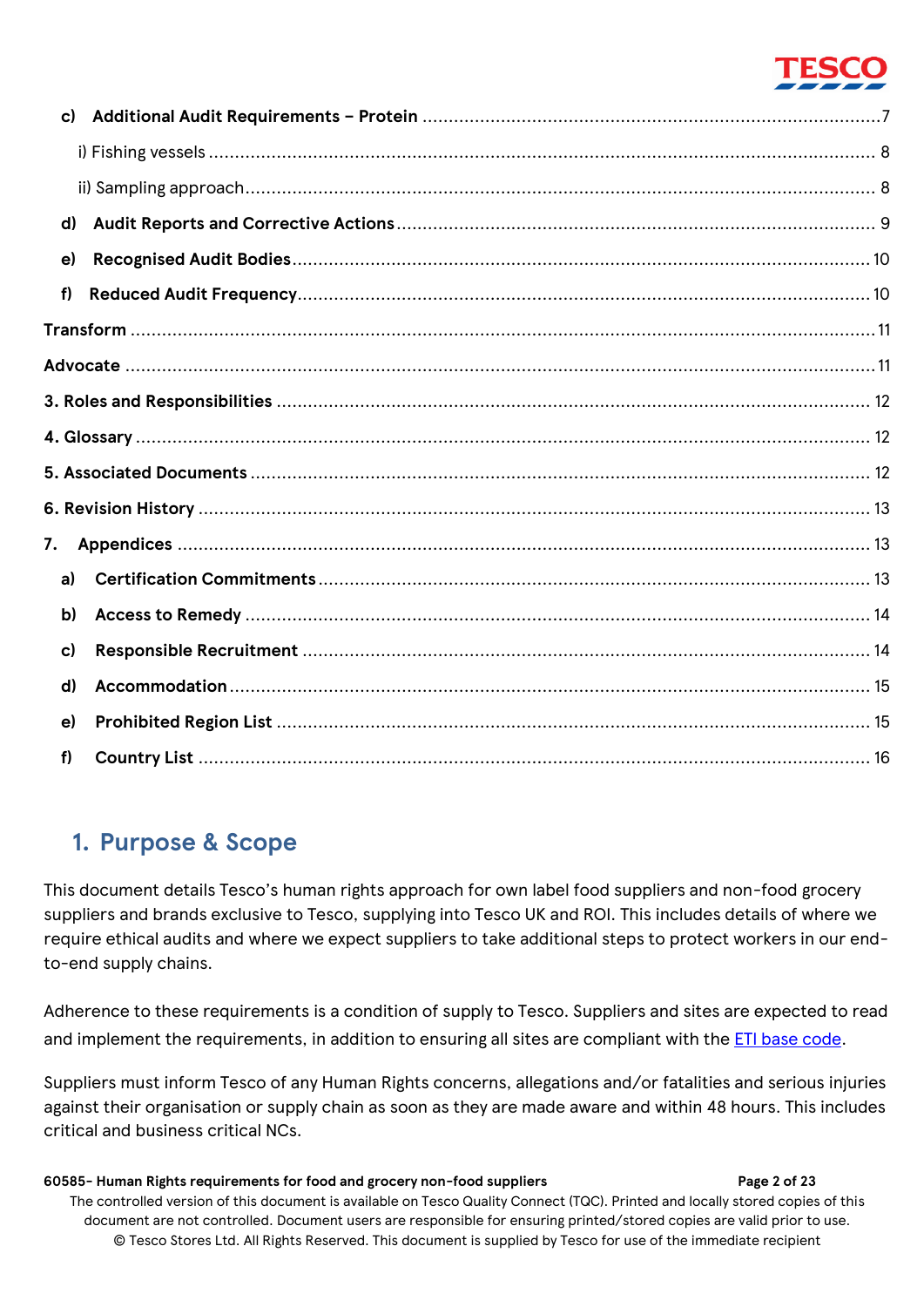## <span id="page-2-0"></span>**2. Detailed Requirements**

#### <span id="page-2-1"></span>**Our Human Rights Approach**

Our approach to addressing and avoiding human risks in our supply chain is based on 3 pillars:

- a) **Improve** respecting the rights of people working for our suppliers, using audits and certification to assure that human rights standards are observed and safeguarded.
- b) **Transform** addressing endemic labour issues throughout key supply chains through partnerships with suppliers, civil society and industry.
- c) **[Advocate](#page-10-1)** using our convening power to advocate for change, where needed.

Tesco's human rights programme is embedded throughout our operations and is fundamental to the commitment we make to our customers to source our products responsibly. We are committed to upholding human rights and fully support the [UN Universal Declaration of Human Rights,](http://www.un.org/en/universal-declaration-human-rights/) the [International](http://www.ilo.org/declaration/lang--en/index.htm)  Labour Organization [Fundamental Principles and Rights at Work,](http://www.ilo.org/declaration/lang--en/index.htm) the [UN Guiding Principles on Business and](https://www.ohchr.org/Documents/Publications/GuidingPrinciplesBusinessHR_EN.pdf)  [Human Rights](https://www.ohchr.org/Documents/Publications/GuidingPrinciplesBusinessHR_EN.pdf) and the [UN Global Compact.](https://www.unglobalcompact.org/)

This policy outlines the requirements under each pillar. For more detail about how we work, please refer to on [our approach to human rights](https://www.tescoplc.com/sustainability/documents/policies/our-approach-to-human-rights/) in our supply chain.

#### <span id="page-2-2"></span>**Improve**

Our Improvement programme focuses on compliance with labour laws and the ETI base code, verified through the use of audits and certification – see [Certification Commitments](#page-12-2) for further information.

Upholding the ETI base code is one of the requirements for our suppliers of doing business with Tesco. Suppliers are required to show compliance with the ETI base code and labour laws, for example working towards the eradication of recruitment fees and upholding women's rights. Our suppliers are required to communicate our requirements along their supply chain and to relevant stakeholders.

Different requirements are applicable depending on which countries suppliers operate in. The country risk assessment has been developed by the Food Network for Ethical Trade (FNET). The assessment rates countries from high to low risk. The outputs of this can be found in the **[Country List](#page-15-0)** at the bottom of this document.

We focus our compliance program on areas of highest risk. Suppliers should use the list to identify where they are sourcing from high risk countries or countries with additional requirements or exceptions.

#### **60585- Human Rights requirements for food and grocery non-food suppliers Page 3 of 23**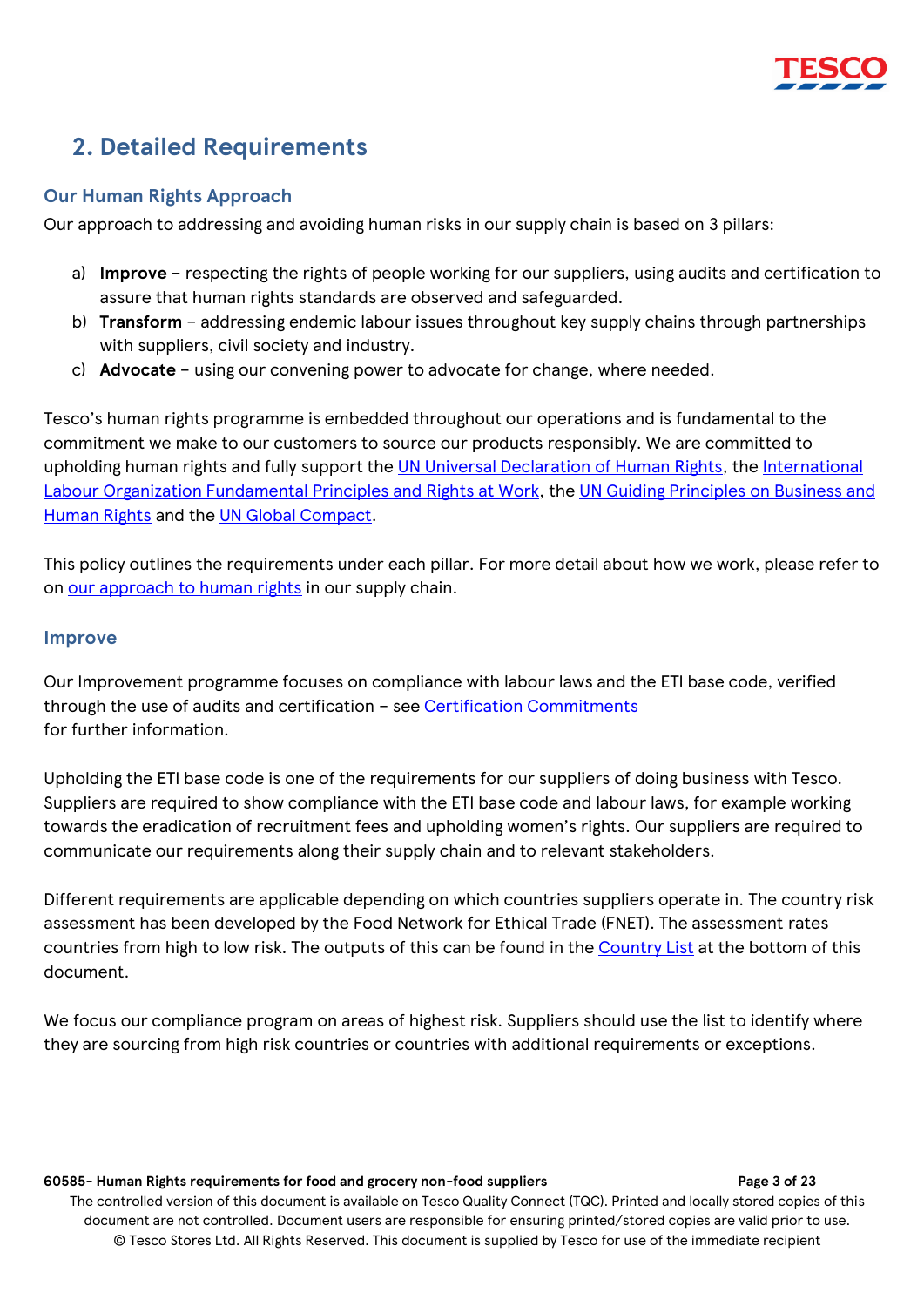

Our requirements apply to all primary sites. In addition, we also apply our requirements to all end-to-end sites (including all packhouses, approved growers or farms and any other processing site along the supply chain) supplying into Produce and Horticulture as well as Protein supply chains.

### <span id="page-3-0"></span>**a) Ethical Audit Requirements**

Sedex site registration and audit visibility **– applies to all primary sites, as per TQC, regardless of their country risk rating**:

- Supplier sites must be registered on Sedex with a completed SAQ.
- Suppliers must link to the relevant Tesco UK category on Sedex and provide full visibility to Tesco.
- Suppliers are required to update their SAQ annually, or when business changes occur.
- All primary sites must be registered on TQC and insert the correct Sedex site code (ZS), regardless of their country risk rating.
- All critical and business critical must be closed out in the time frame determined by the auditor, including undertaking a follow-up audit where required, regardless of whether the audit was for Tesco or not.

Audit requirements – **applies to all primary sites, as per TQC, in high-risk countries:**

- All primary sites in high-risk countries require a SMETA audit on an annual basis. We also accept SIZA in South Africa and Namibia.
- **However, any site supplying Tesco may be subject to an unannounced ethical audit at any time, regardless of country risk rating.**
- Audits must be conducted on a semi-announced basis, at any point within a minimum 3 week window. This excludes audits in Latin America and SIZA audits where announced audits are accepted.
- Audits must be conducted when the site is fully operational and when the largest number of workers are present. If a site supplies more than one product to Tesco with different peaks, the audit window should align with the product with the largest worker numbers.
- For new sites, the audit must take place before supply. The audit does not need to be at peak production but there must be activity on site that is linked directly to the product that will be sourced. All critical or business critical issues must be resolved before commencing supply.
- All audits must be conducted by an audit body recognised by Tesco for ethical auditing in the relevant region. Details of these can be found in Policy 80045(a).

#### **60585- Human Rights requirements for food and grocery non-food suppliers Page 4 of 23**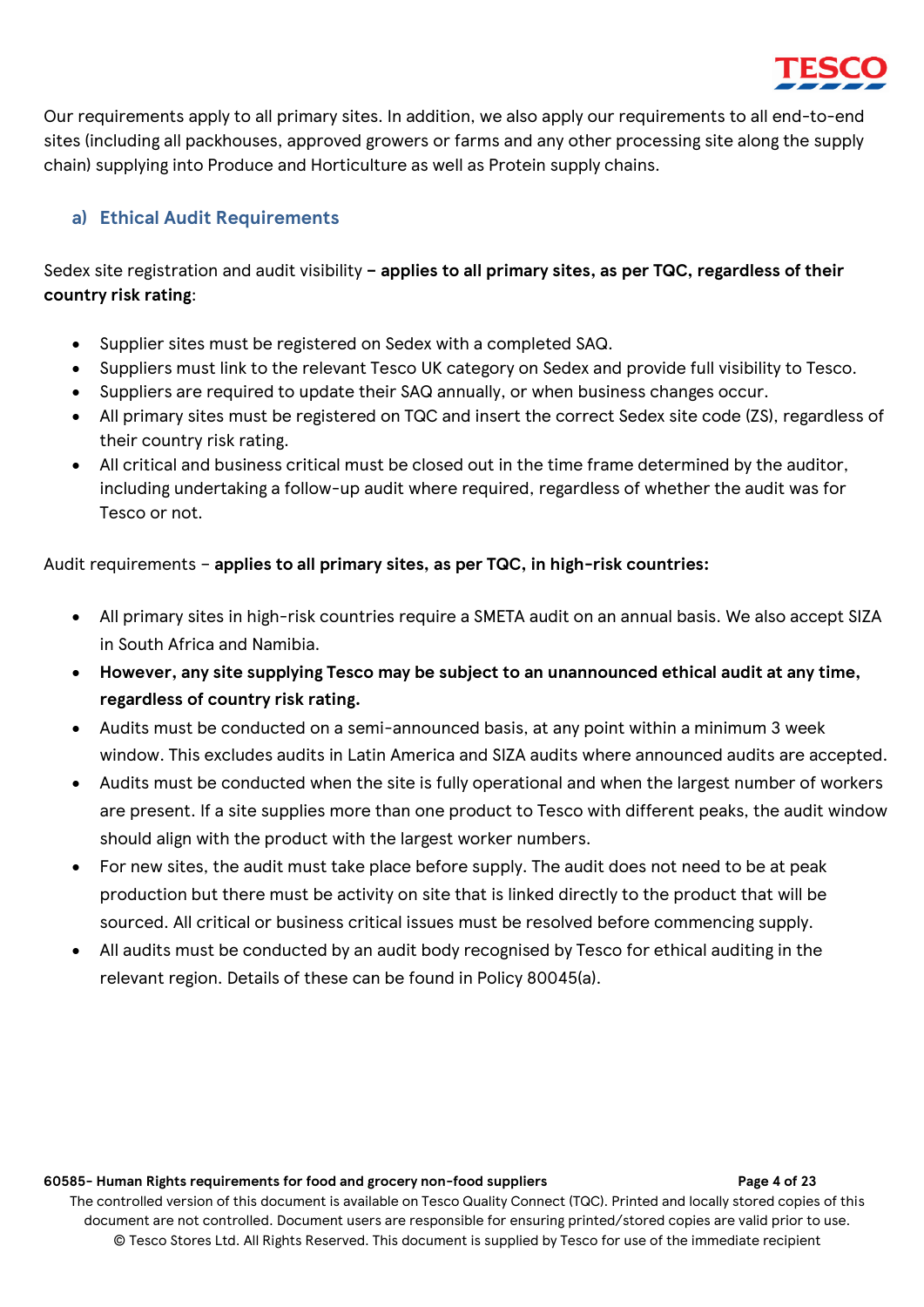

#### <span id="page-4-0"></span>**b) Additional Audit Requirements - Produce and Horticulture**

- All sites (including all packhouses, approved growers and any other processing site along the supply chain) supplying into the Produce category **in high risk countries** require a SMETA audit on an annual basis. We also accept SIZA in South Africa and Namibia and certifications (see iii below).
- Audits must be conducted on a semi-announced basis (excluding SIZA audits and Latin America) when the site is fully operational and when the largest number of workers are present. If a site supplies more than one product to Tesco with different peaks, the audit window should align with the product with the largest worker numbers.
- Where harvesting or maintenance teams are used, they must be covered in the scope of the audit. If a central team is run from the packhouse, this should be covered under the packhouse audit. If a 3rd party team is used, this should be covered under the audit of the site utilising these services. The ETI base code should apply to all sub-contracted labour.
- For new sites, the audit must take place before supply. The audit does not need to be in peak season but there must be activity on site that is linked directly to the product that will be sourced. All critical or business critical issues must be resolved before commencing supply. In the case of SIZA, a valid certificate must have been issued.
- Any site that requires a SMETA or SIZA audit must be registered on Sedex with a completed SAQ. Sites are required to update their SAQ annually, or when business changes occur.
- Any site that requires a SMETA audit must also link to Tesco UK Produce on Sedex via the relevant primary supplier. If a SIZA audit is being conducted, all growers must be registered on Sedex and linked via SIZA.
- Where an audit is not required in the following year, sites must remain linked to Tesco UK Produce on Sedex with an updated SAQ.
- If a smallholder or grower is using certification or GRASP as an alternative to SMETA, they do not need to be visible on Sedex.

There are a number of exceptions to the above, as detailed below:

#### <span id="page-4-1"></span>**i) Smallholders**

Growers with less than 15 employed workers (permanent and temporary), per production unit are defined as smallholders. The ethical requirements for smallholders are based on the type of farm and workforce:

- 1. Family run growers with no employed workers require no formal ethical assessment.
- 2. Family run growers with no employed workers but using a central harvesting or maintenance team run from the packhouse require no formal ethical assessment. The packhouse SMETA or SIZA audit will cover the teams.

#### **60585- Human Rights requirements for food and grocery non-food suppliers Page 5 of 23**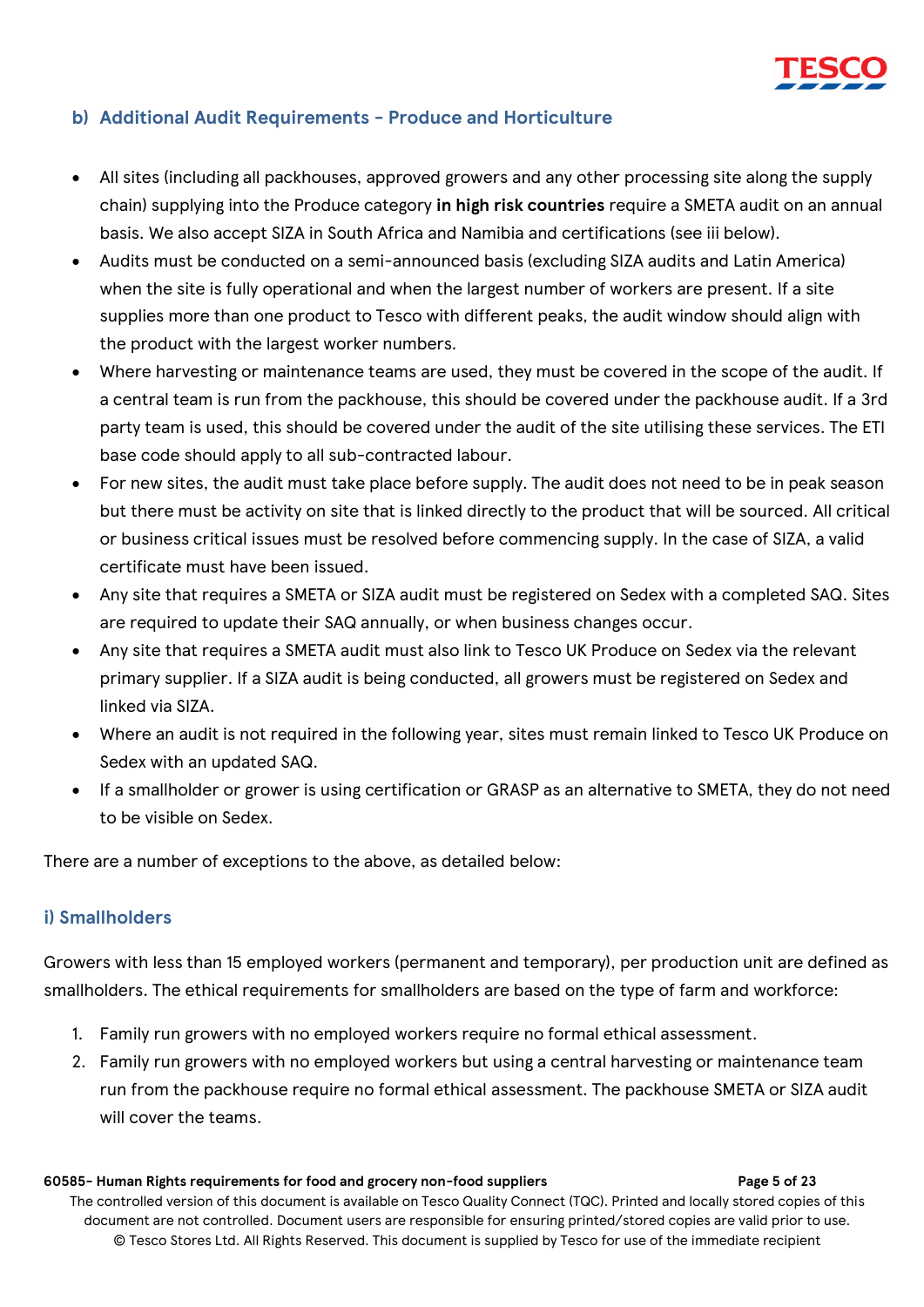

- 3. Family run growers with no employed workers but using a central harvesting or maintenance team that is not run from the packhouse are to be treated as per 4) at time of harvest.
- 4. Growers with less than 15 employed workers must be either:
	- Rainforest Alliance, Fairtrade or Fair for Life certified
	- GRASP risk assessed

Where GRASP is used, growers must be compliant with all control points. Primary suppliers should inform Tesco Responsible Sourcing where this is not the case in order to agree next steps and/or additional requirements.

If a risk is identified by a Responsible Sourcing Manager (RS), additional due diligence may be required, for example a sample of SMETA audits.

### <span id="page-5-0"></span>**ii) Multi-site audits**

A multi-site audit can be conducted for growers under a central management system. The central management system must be at grower level. All growers must be under the same ownership and governed by the same set of policies, employment contracts and procedures – see FAQ document for further information.

A multi-site audit should comprise of (1) a central management system audit and (2) an assessment of a sample of growers. The sample should be made up of 20% of the total number of sites owned by the company and should be selected by either the relevant RS Manager, Technical Manager or audit body. Where non-conformances are identified, the follow-up actions should apply to all sites under the central management system.

Growers should be rotated each year and any follow-up audits must be conducted in addition to the 20% sample. In Latin America, where follow-up audits are not required, or where follow-up audits cannot be conducted due to seasonality, sites with critical NC's in "pending follow up" must be audited the following year and in addition to the new 20% sample.

### <span id="page-5-1"></span>**iii) Certification**

Fairtrade, Rainforest Alliance and Kenyan Flower Council audits are accepted as an alternative to SMETA. **This does not apply to primary sites**, as per TQC definition. We accept Fair for Life for smallholders only – see [Smallholders s](#page-4-1)ection for guidance.

Wine and Agricultural Ethical Trading Association (WIETA) is applicable for cellars as well as farms, and also has mutual recognition with SIZA. We will therefore continue to accept WIETA certification for primary sites.

#### **60585- Human Rights requirements for food and grocery non-food suppliers Page 6 of 23**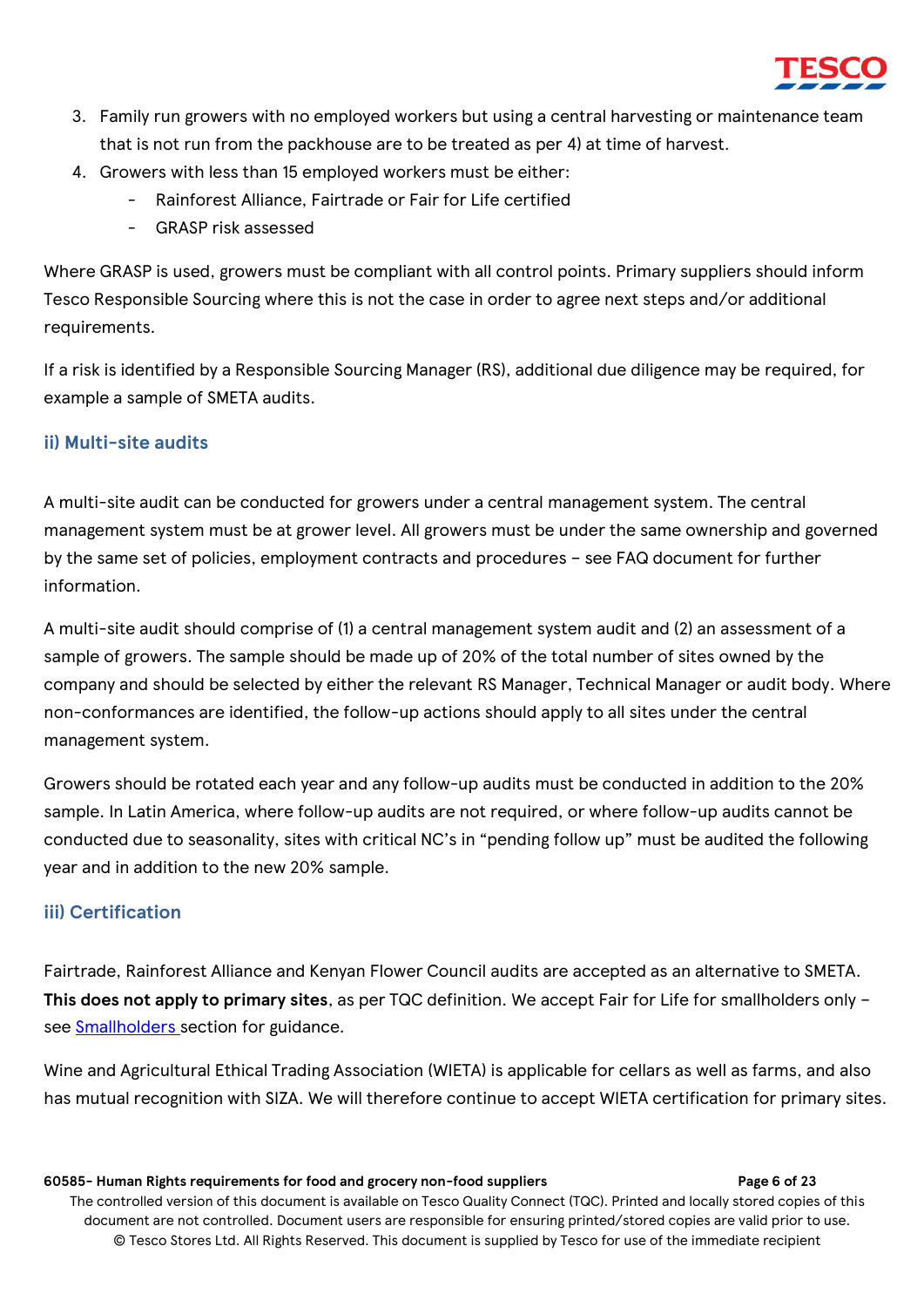

Any outstanding critical or business critical non-conformances from SMETA audits must be in verified status on Sedex before a move to certification is accepted. Growers should share certification audit reports with Tesco timeously.

The above does not apply to conventional bananas from the Latin America which will continue to require SMETA audits as well as Rainforest Alliance certification until further notice. Organic bananas require continue to require SMETA audits as well as Fairtrade certification.

### <span id="page-6-0"></span>**iv) Contingency and Spot purchases**

Contingency sources are intended to be used for a temporary period of time (1 – 6 weeks) and do not feature on Tesco's approved grower list. Spot buying is a 'one-off' purchase from a contingency source without a further period of supply.

Sites in high risk countries that are used for a contingency or spot purchase must have one of the following:

- a) SMETA audit with any APSCA approved audit body in the last 2 years with no open critical or business critical non-conformances
- b) A valid SIZA certificate
- c) Rainforest Alliance or Fairtrade certification

If a contingency or spot purchase does not meet the above criteria, we will not accept the source. If the RS Manager exceptionally provides approval, it will be limited to one purchase order. If the same source is requested in year 2, full due diligence in line with our policy is required.

#### <span id="page-6-1"></span>**c) Additional Audit Requirements – Protein**

- All end-to-end agriculture and seafood supply chain sites in high-risk countries require a SMETA audit on an annual basis. Including where relevant:
	- Feed mills
	- Hatcheries
	- Farms (including parent stock farms)
	- Slaughter houses
	- Processing sites (including for wild fish)
- Eggs or dairy which are an ingredient are excluded from these requirements.
- For poultry and aquaculture supply chains, any workers in terminal hygiene teams or catching teams on site at the time of audit should be included within the scope of the farm audit.
- All audits must be conducted on a semi-announced basis and be completed by an approved audit body. You can find a list of our recognised and approved audit bodies on TQC policy number 80045(a).

#### **60585- Human Rights requirements for food and grocery non-food suppliers Page 7 of 23**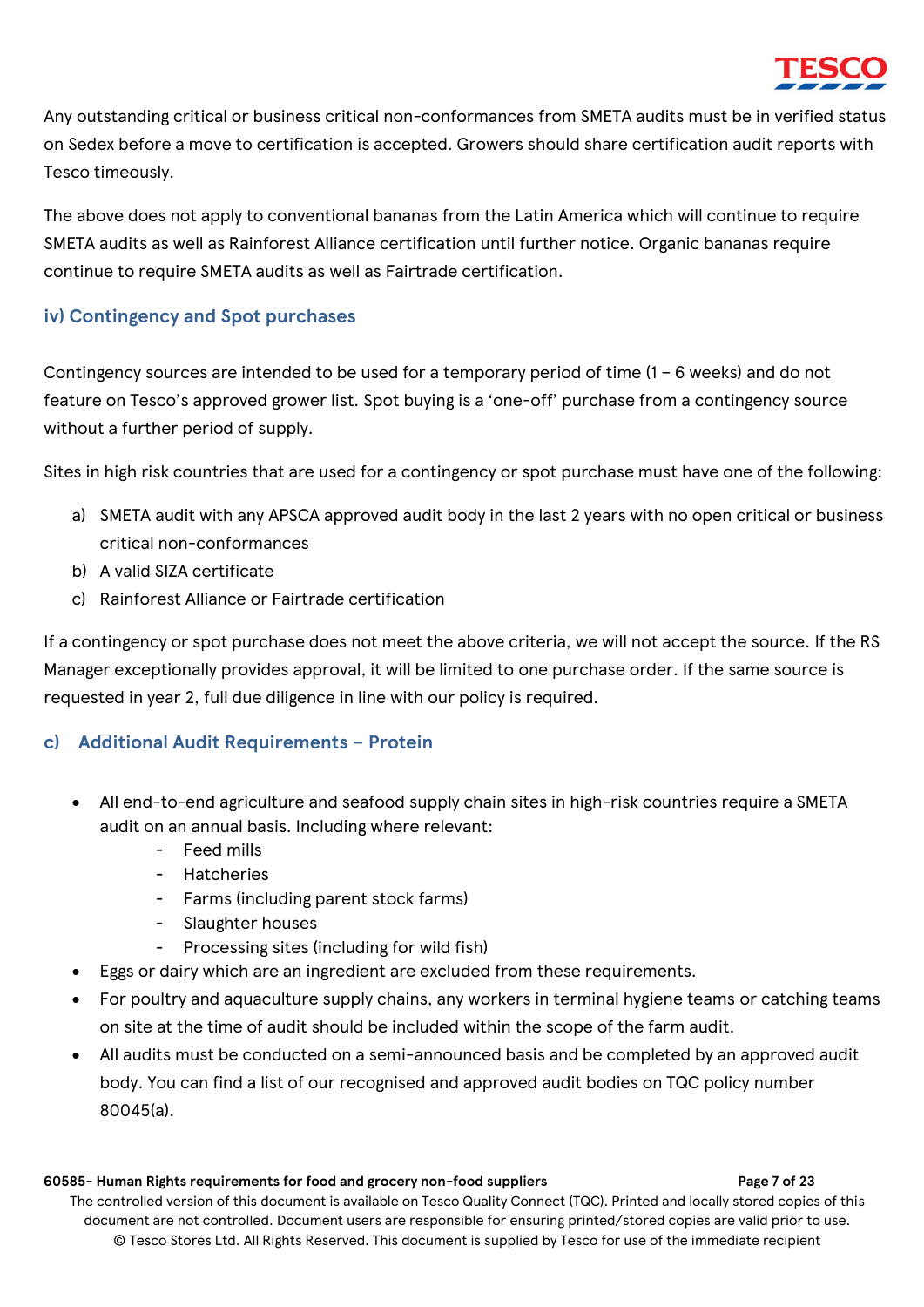

- Audits must be conducted when the site is fully operational and when the largest number of workers are present. If a site supplies more than one product to Tesco with different peaks, the audit window should align with the product with the largest worker numbers.
- For new sites, the audit must take place before supply. The audit does not need to be in peak season but there must be activity on site that is linked directly to the product that will be sourced. All critical or business critical issues must be resolved before commencing supply.
- Any site that requires an audit must be registered on Sedex with a completed SAQ. Sites are required to update their SAQ annually, or when business changes occur.
- Sites must link to the relevant Tesco category via the relevant primary supplier see FAQ document for further information. If an audit is not required in the following year, sites must still remain linked to Tesco.
- Tesco reserves the right to request additional due diligence or collaboration with relevant civil society organisations.

### <span id="page-7-0"></span>**i) Fishing vessels**

- All vessels are excluded from the requirements for a SMETA audit.
- Appropriate and continual due diligence must be undertaken and recorded for all sources of wild fish and seafood including vessels catching wild fish to supply aquaculture feed mills.
- All suppliers are recommended to use PAS 1550:2017 as part of exercising due diligence in establishing the legal origin of seafood products and marine ingredients.
- Wild fish and seafood supply chains must be fully mapped to fleet level at a minimum, but ideally to individual catching vessels, and include a list of fleets/vessels, landing locations, cutting sites and further processing sites.
- Any proposed addition of a vessel or fleet requires should be notified to the relevant Responsible Sourcing Manager for approval.
- Where ratified, suppliers are required to ensure adherence to The International Labour Organization's work in fishing convention ILO 188.

### <span id="page-7-1"></span>**ii) Sampling approach**

- All primary sites (as per TQC) and any additional processing sites in high-risk countries require a SMETA audit on an annual basis.
- For different site types (slaughter, breeder and broiler farms, hatcheries or feed mills) beyond processing, a 20% sample can be taken of each type of site supplying Tesco. The minimum number of audits for each type of site is 1. A 20% sample of breeder and broiler farms combined is acceptable.
- Where there are both owned and contracted sites, the sample audited should include owned and contracted sites and the split should be representative of the proportion supplying Tesco. The sample should be selected by either the relevant Responsible Sourcing Manager or audit body.

#### **60585- Human Rights requirements for food and grocery non-food suppliers Page 8 of 23**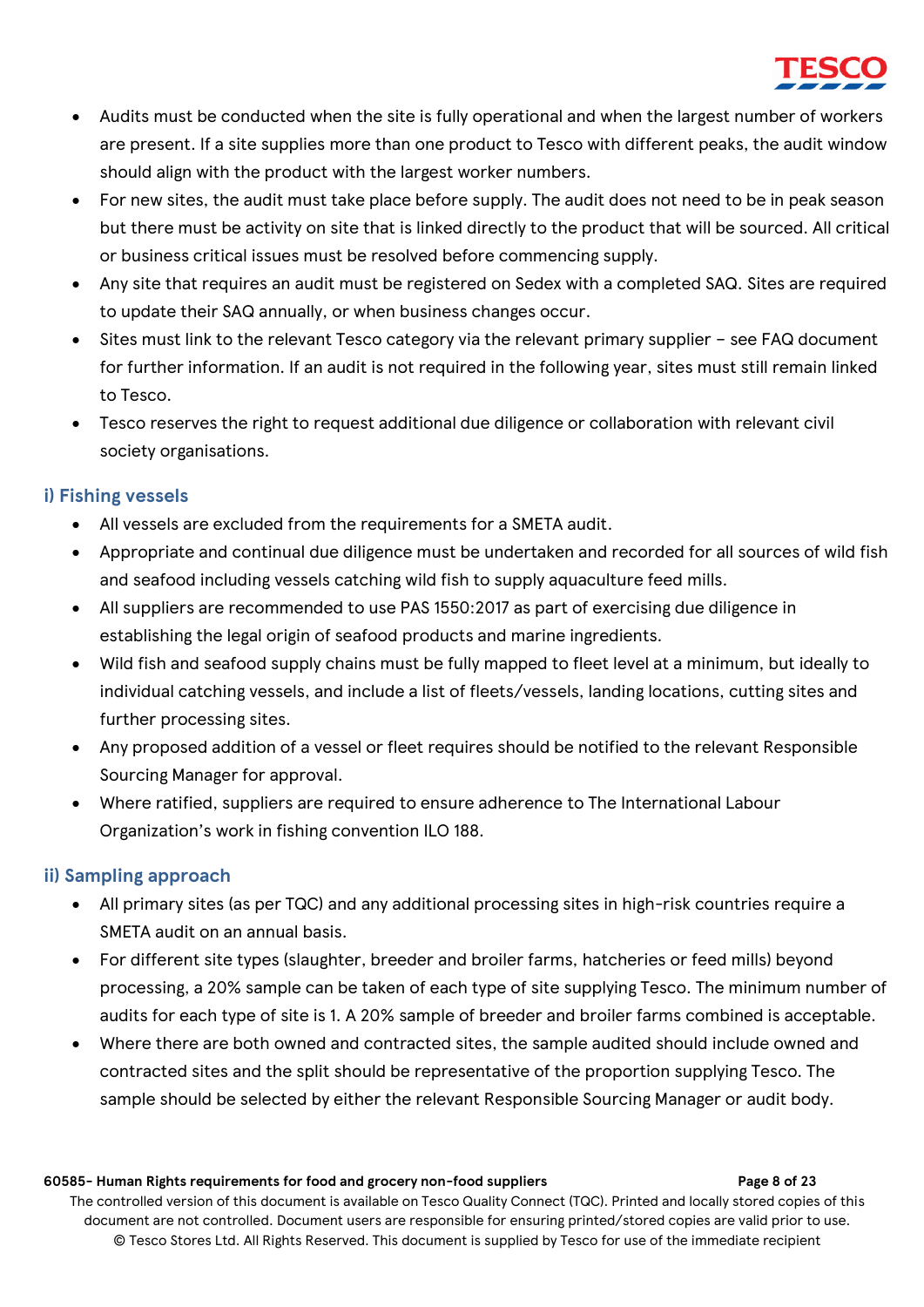

- Where non-conformances are identified, the follow-up actions should apply to all sites under the central management system.
- Sites should be rotated each year and any follow-up audits must be conducted in addition to the 20% sample. Please refer to the FAQ document for further guidance.

### <span id="page-8-0"></span>**d) Audit Reports and Corrective Actions**

At the end of the audit a 'Corrective Action Plan Report (CAPR)' will be initiated by the auditor and discussed with the site/supplier representatives. This is a high-level list of actions that need to be undertaken, the timescales for completion, and an indication of whether or not a follow-up visit is required to verify progress.

The audit body is required to upload the ethical audit report onto Sedex within a maximum of 28 days. It is the responsibility of the primary supplier to monitor this and ensure that full visibility rights are given to all stakeholders in their supply chain. We expect our primary suppliers to alert Tesco as soon as they become aware of any critical or business critical non-conformances in either their own operations or a site in the Tesco supply chain.

All non-conformances must be closed out within the time frame determined by the auditor, including undertaking a follow-up audit if required. Any critical or business critical non-conformances identified during a pre-supply audit must be addressed before commencing supply and verified as soon as possible. It is the responsibility of the primary supplier to manage this process.

The only exceptions to the above are:

- Growers who produce seasonal crops, with the agreement of the relevant Responsible Sourcing Manager, critical non-conformances can be closed out either via desktop or in the next annual audit.
- For audits in Latin America, where the following process must be followed:
	- 1. The site provides a written commitment to the primary supplier and/or Technical Manager which specifies that they will close out the issue in the time frame stipulated by the auditor.
	- 2. Once the issue has been resolved, the site must upload evidence of this to Sedex which will change the Sedex status to 'pending auditor review'. The site must notify the audit body by email that evidence has been uploaded and request this is reviewed.
	- 3. Providing the evidence is sufficient, the audit body will change the status on Sedex to 'Pending follow-up'. This does not mean the issue has been closed out but will provide a level of assurance for Tesco that progress has been made on site. We will continue to accept supply from sites with issues in "pending follow up" status until the next full annual audit.

#### **60585- Human Rights requirements for food and grocery non-food suppliers Page 9 of 23**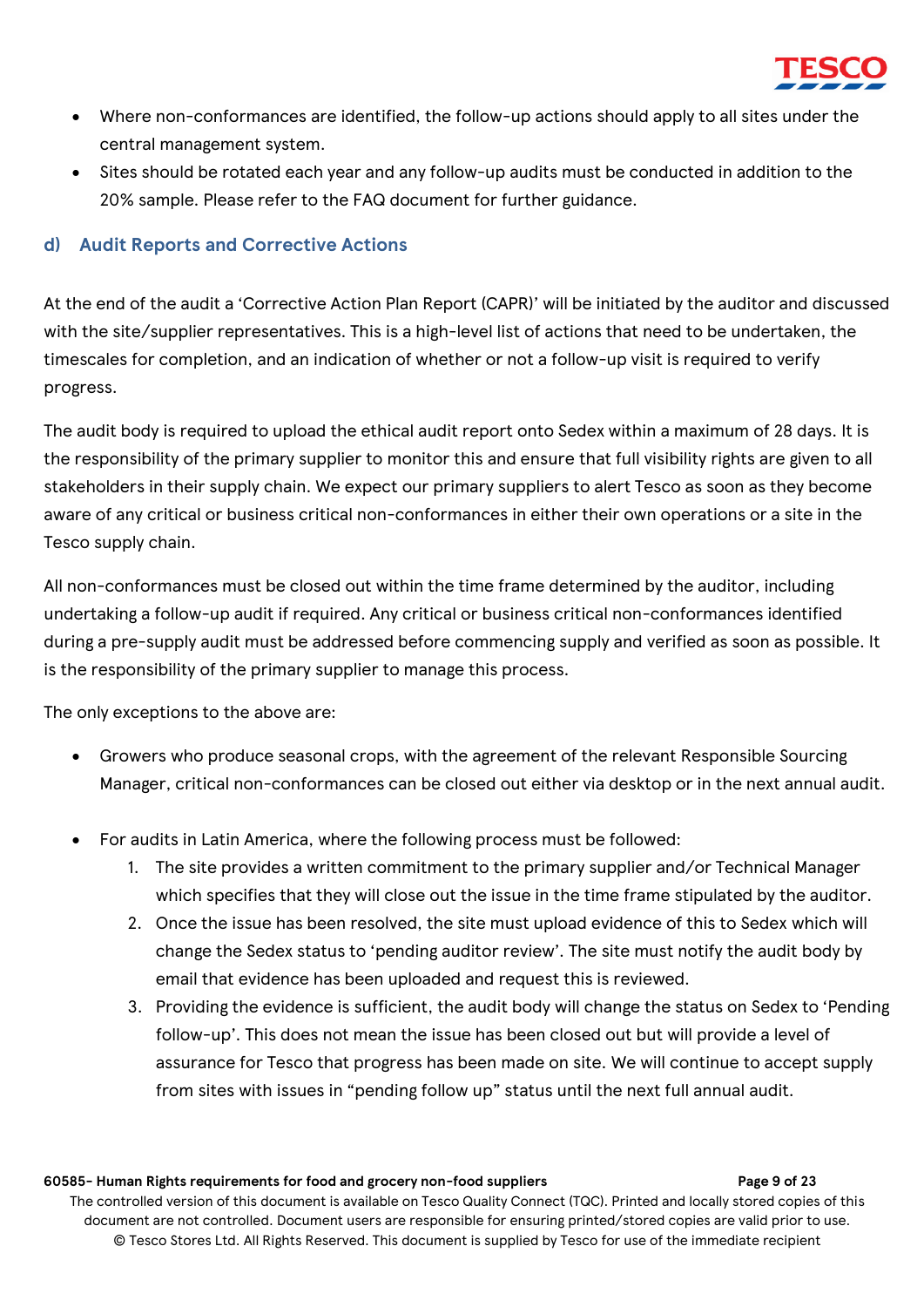

4. If further evidence is required it will be changed to 'Progress made' or if the evidence is insufficient it will be changed to 'Rejected'. If this happens, please revisit the steps above, reaching out to the relevant RS Manager for guidance where required.

Sites in Latin America must give permission for audit bodies to inform Tesco directly of any critical NCs.

If a site in Latin America receives a repeat critical or business critical non-conformance that requires a follow-up audit, a follow-up audit must be conducted within 90 days. This excludes non-conformances that can be closed via desktop. The above process should be monitored by the primary supplier.

Production/supply for Tesco may be suspended, delayed or ultimately cancelled if timely and satisfactory action or progress is not taken. Where suppliers propose delisting or suspending sites within our supply chain on ethical grounds, it is requested that the Tesco RS team are consulted.

Further information on SMETA audits can be found in the SMETA Guidance document.

#### <span id="page-9-0"></span>**e) Recognised Audit Bodies**

We only recognise certain independent audit bodies and auditors to conduct ethical audits within our supply chain. This gives us the reassurance that the audit is of sufficiently high quality to identify non-compliances and verify remediation.

Please refer to document 80045(a) on TQC for the current list of recognised audit bodies and the regions for which they are recognised.

#### <span id="page-9-1"></span>**f) Reduced Audit Frequency**

Sites can apply for a reduced audit frequency resulting in audits every 2 years if they meet the below criteria:

- 1. No critical or business critical non-conformances in the last 2 audits
- 2. Known, trusted, capable technical and ethical leadership
- 3. Strong, consistent performance history
- 4. Green/Blue scoring on TFMS audit and grade A BRC performance (primary sites only)

Suppliers would revert back to being audited as normal if any critical or business critical non-conformances are identified.

Sites must contact their relevant RS Manager to apply for and confirm reduced audit frequency.

#### **60585- Human Rights requirements for food and grocery non-food suppliers Page 10 of 23**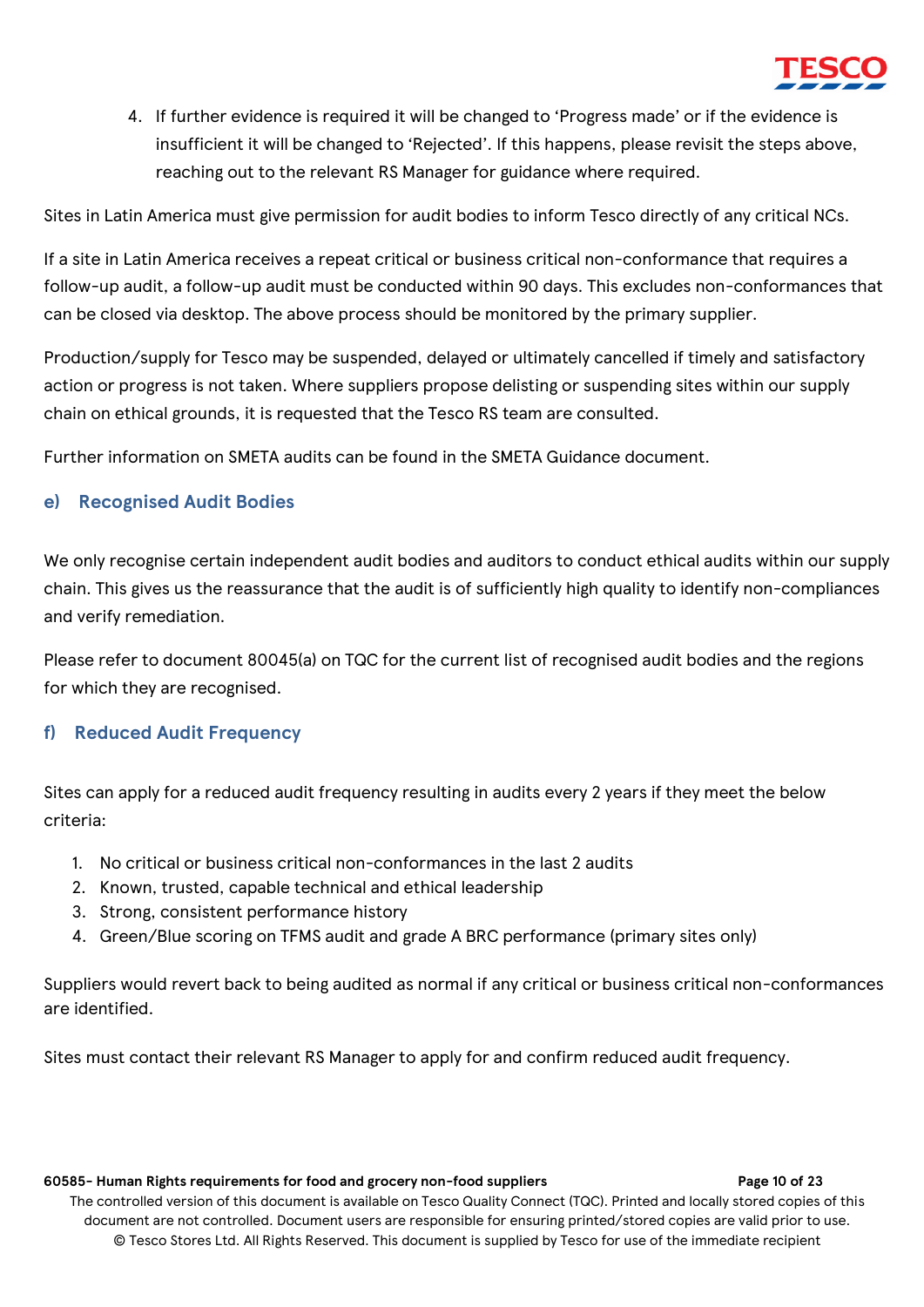

#### **Produce only:**

Where a supplier has a group of growers (per product, per country) that have had no critical or business critical non-conformances in their previous annual audits, the supplier can apply for reduced audit frequency, resulting in a 50% reduction in the number of audits required in the next annual audit. The remaining 50% must be audited in Y2. Criteria 2 and 3 above would also apply to these suppliers.

#### <span id="page-10-0"></span>**Transform**

The Transform pillar of our strategy focuses on addressing endemic issues such as forced labour, living wage, gender inequality and freedom of association through targeted programs in collaboration and partnership with our suppliers, NGO's and wider industry. We know that these issues cannot be addressed alone and that we need collective action to find and implement solutions.

Suppliers have a responsibility to conduct adequate due diligence on the sources they recommend to Tesco. In the event of a human rights violation, suppliers must work collaboratively to ensure that these are addressed and those affected receive redress.

**Please refer to the [Country List](#page-15-0) to identify programmes that we request suppliers engage with**. We also have additional requirements for **Access to Remedy, Responsible Recruitment** and [Accommodation](#page-14-0) - see Appendix.

We expect Tesco Product Partners to have their own Responsible Sourcing strategies. The key Responsible Sourcing commitments from these should be captured within their Buy, Move, Sell plans. Progress on these commitments will be reviewed annually, at minimum, by the relevant Tesco Responsible Sourcing Manager and category.

Tesco are also founding members of the Food Network for Ethical Trade (FNET). FNET, comprising of a group of suppliers and retailers, aims to address human rights risks in global food supply chains through a common approach. We recommend our suppliers join this group, gaining access to a comprehensive risk assessment tool and topical working groups – see FAQ document for further information.

#### <span id="page-10-1"></span>**Advocate**

We recognise that we can use our convening power to advocate for change where it is needed. We look to our suppliers as well as our broader stakeholders to help us identify where advocacy might be an appropriate channel to achieve the change needed. We also expect our suppliers to make us aware of any advocacy which may negatively affect human rights standards.

#### **60585- Human Rights requirements for food and grocery non-food suppliers Page 11 of 23**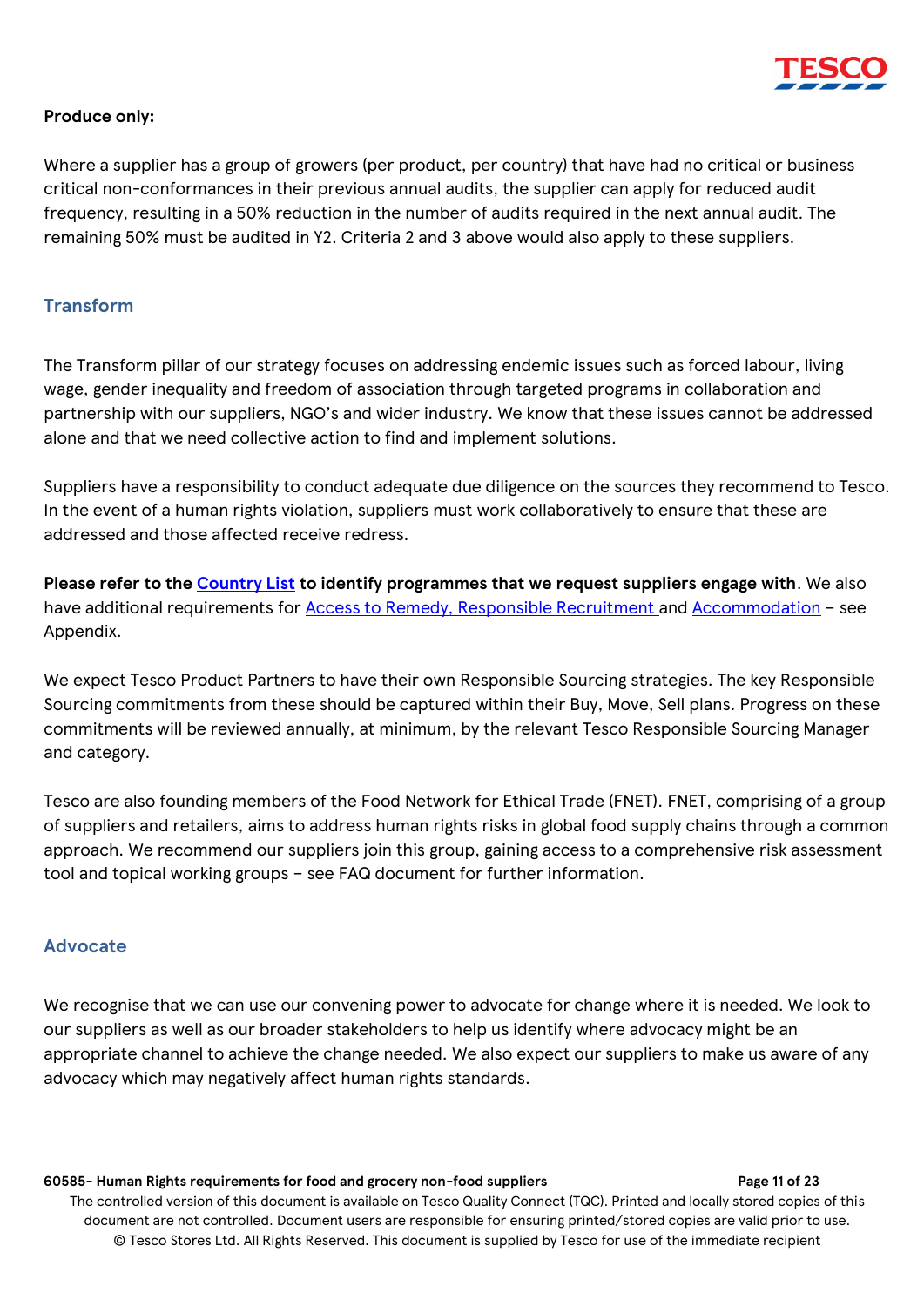

## <span id="page-11-0"></span>**3. Roles and Responsibilities**

| <b>Role</b>                                         | <b>Responsibility</b>                                                                                                                                                                                                                                                                                                 |  |  |
|-----------------------------------------------------|-----------------------------------------------------------------------------------------------------------------------------------------------------------------------------------------------------------------------------------------------------------------------------------------------------------------------|--|--|
| Supplier/Site                                       | Suppliers and sites must read and implement the requirements, in addition to<br>ensuring they are complaint with the ETI base code. Suppliers must inform<br>Tesco of any of challenges associated with compliance as well as any Human<br>Rights concerns or allegations against their organisation or supply chain. |  |  |
| <b>Tesco Technical</b><br><b>Manager</b>            | Responsible for ensuring all suppliers/sites have reviewed and understood the<br>requirements outlined in the policy, including the closure of non-<br>conformances.                                                                                                                                                  |  |  |
| <b>Source Development</b><br><b>Management</b>      | Support Technical Managers in ensuring all suppliers/sites have reviewed and<br>understood the requirements outlined in the policy, including the closure of<br>non-conformances.                                                                                                                                     |  |  |
| <b>Tesco Responsible</b>                            | Provide clarification on the policy, where required, and support where there                                                                                                                                                                                                                                          |  |  |
| <b>Sourcing Manager</b>                             | are challenges to compliance.                                                                                                                                                                                                                                                                                         |  |  |
| <b>Tesco Responsible</b><br><b>Sourcing Advisor</b> | Issue periodic (internal) reports outlining compliance with the policy.                                                                                                                                                                                                                                               |  |  |

## **4. Glossary**

<span id="page-11-1"></span>

| <b>Acronym</b> | <b>Definition</b>                                                                     |  |  |
|----------------|---------------------------------------------------------------------------------------|--|--|
|                | The Ethical Trading Initiative (ETI) is a leading alliance of companies, trade unions |  |  |
| <b>ETI</b>     | and NGOs that promotes respect for workers' rights around the globe. The ETI Base     |  |  |
|                | Code is founded on the conventions of the International Labour Organisation (ILO)     |  |  |
|                | and is an internationally recognised code of labour practice.                         |  |  |
|                | Supplier Ethical Data Exchange (Sedex) is a not-for-profit membership organisation    |  |  |
| Sedex          | for businesses committed to the continuous improvement of ethical performance         |  |  |
|                | within their supply chains.                                                           |  |  |
|                | Sedex Members Ethical Trade Audit (SMETA) is one of the most widely used ethical      |  |  |
| <b>SMETA</b>   | audit formats. The concept describes a methodology based on the Ethical Trading       |  |  |
|                | Initiative (ETI) Base Code.                                                           |  |  |

## <span id="page-11-2"></span>**5. Associated Documents**

| <b>Document No.</b> | <b>Document Title</b>                                                   |
|---------------------|-------------------------------------------------------------------------|
| 80568               | Human Rights requirements for food and grocery non-food suppliers - FAQ |
| 60573               | Responsible Recruitment requirements - Thailand and Malaysia            |
| 60519               | Sourcing from areas of conflict - Guidance                              |

#### **60585- Human Rights requirements for food and grocery non-food suppliers Page 12 of 23**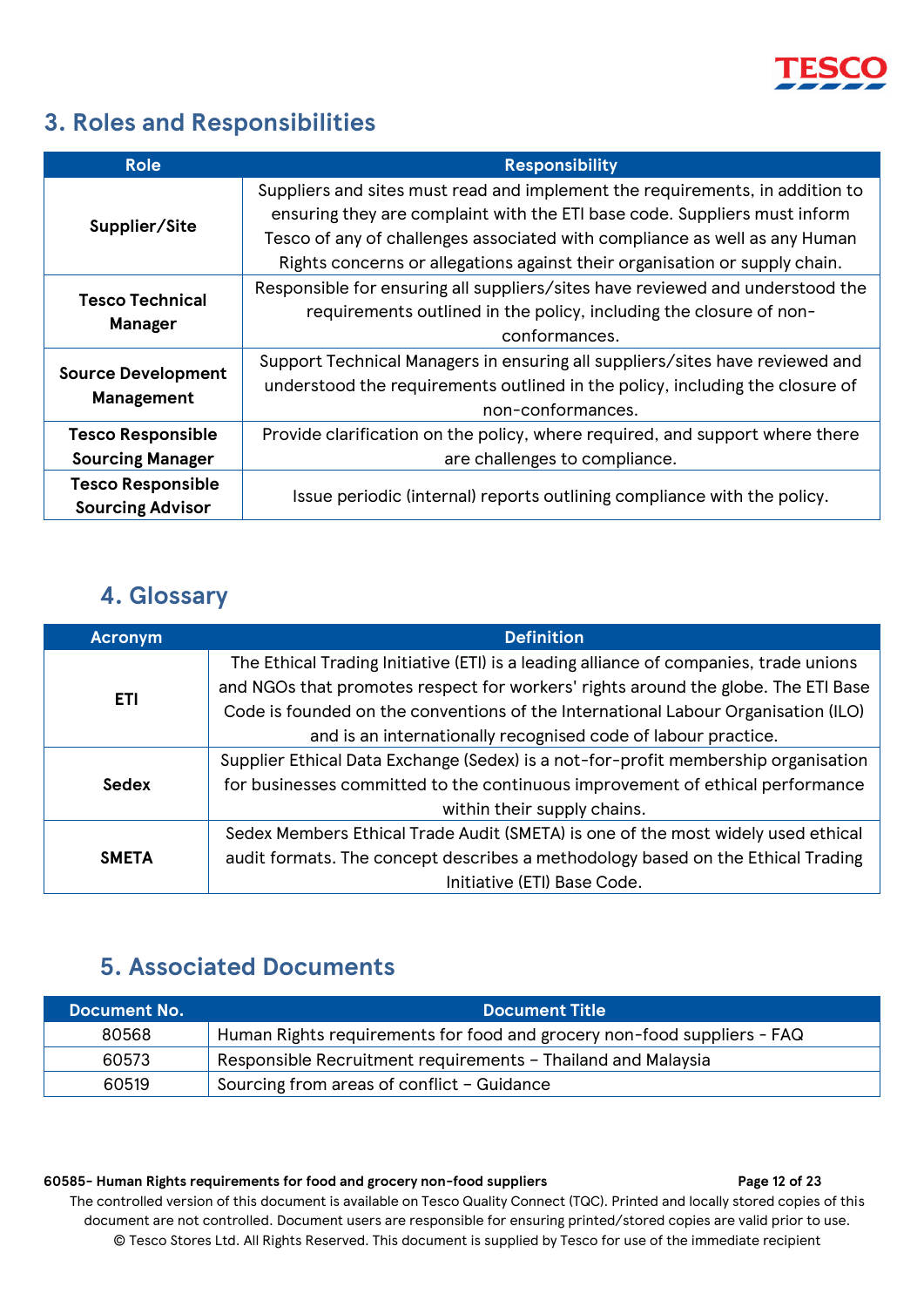

## **6. Revision History**

<span id="page-12-0"></span>

| <b>Date</b>      | Versi | <b>Document Section</b>                                                                                                                       |                                                                                                                                                                                                                                                                                                                                                                                                                                                                                                                       |
|------------------|-------|-----------------------------------------------------------------------------------------------------------------------------------------------|-----------------------------------------------------------------------------------------------------------------------------------------------------------------------------------------------------------------------------------------------------------------------------------------------------------------------------------------------------------------------------------------------------------------------------------------------------------------------------------------------------------------------|
| <b>Effective</b> | on    |                                                                                                                                               | <b>Change Summary</b>                                                                                                                                                                                                                                                                                                                                                                                                                                                                                                 |
| August<br>2020   | 1     | All                                                                                                                                           | Document updated to the right format and template,<br>replacing Policy No. 10443.<br>Key changes include:<br>Reframing in the new pillars of our Human<br><b>Rights strategy</b><br><b>Clarification of Protein requirements</b><br>Further detail on Remedy, Responsible<br>$\bullet$<br><b>Recruitment and Accommodation</b><br>Updated FNET country risk ratings                                                                                                                                                   |
| October<br>2020  | 1.1   | 5. Appendices<br>e) Country list                                                                                                              | Clarity to 'Other requirements' for South Africa                                                                                                                                                                                                                                                                                                                                                                                                                                                                      |
| November<br>2020 | 1.2   | Purpose and Scope<br>5. Appendices                                                                                                            | Clarified that the policy also applies to 'brands<br>exclusive to Tesco'<br>Updated 'Certification commitments' for tea<br>Clarity to 'Other requirements' for Ghana, Malawi and<br>Namibia                                                                                                                                                                                                                                                                                                                           |
| April 2021       | 1.3   | a) ethical audit<br>requirements<br>iii) Certifications<br>d) Protein<br>d) Audit Reports and<br><b>Corrective Actions</b><br>e) Country List | Removal of SA8000 as an alternative to SMETA.<br>$\bullet$<br>Clarification of WIETA certification for primary<br>$\bullet$<br>sites.<br>Clarification on audit requirements for processing<br>$\bullet$<br>sites in protein supply chains. Removal of<br>reference to SIPAS as only audit body for Latin<br>America.<br>Inclusion of Xinjiang region, China, in prohibited<br>sourcing regions list.<br>Additional minor requirement for Stronger<br>$\bullet$<br>Together progress reporting tool for UK suppliers. |

## **7. Appendices**

### <span id="page-12-2"></span><span id="page-12-1"></span>**a) Certification Commitments**

- 1. 100% Rainforest Alliance (conventional) or Fairtrade (organic) certified on bananas
- 2. 100% Rainforest Alliance certified on all chocolate confectionary (block, boxed, seasonal, mini-pack)

#### **60585- Human Rights requirements for food and grocery non-food suppliers Page 13 of 23**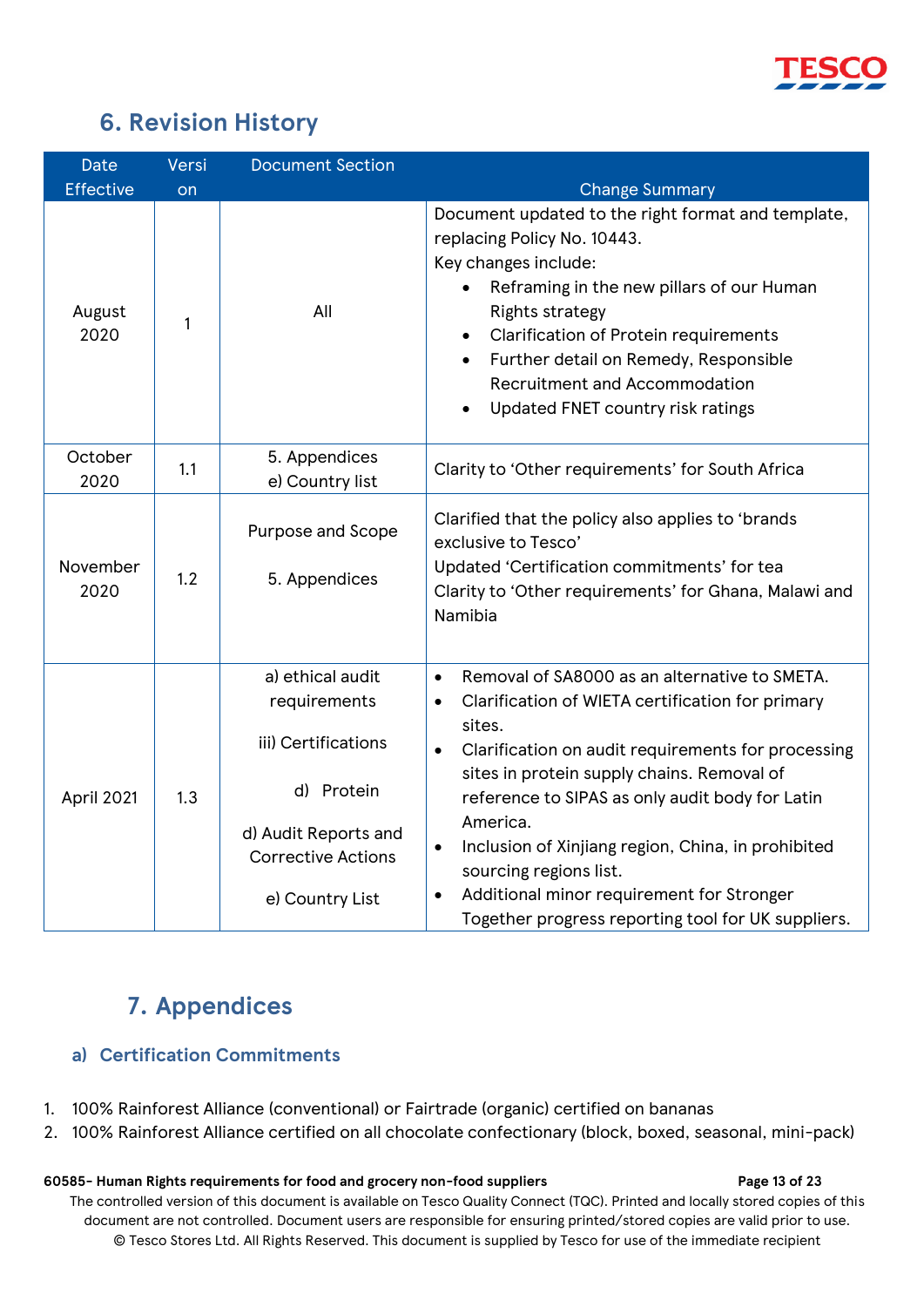

- 3. All cocoa in Tesco own-label products must be sourced from one of the following schemes: Rainforest Alliance, UTZ, Fairtrade or Cocoa Horizons
- 4. 100% RSPO certified palm oil in Tesco own-label products
- 5. 100% of our Tesco own-label wood and paper products to be FSC/PEFC certified by 2020
- 6. 100% of the South American soymeal used in animal feed to be certified to a Tesco-recognised certification scheme by 2020
- 7. 100% Rainforest Alliance certified on own-label black, green and rooibos tea
- 8. 100% Rainforest Alliance or Fairtrade certified on own-label coffee

### <span id="page-13-0"></span>**b) Access to Remedy**

Where a supplier is identified to have caused or contributed to a negative human rights impact, we expect them to actively engage in bringing about remediation, working alone or in cooperation with other actors.

To ensure possible grievances are addressed early and remediated appropriately, Tesco's expectation is that all suppliers establish or participate in effective operational-level grievance mechanisms.

Further guidance on remediation and grievance mechanisms can be found in the [guidance on the](https://www.ohchr.org/Documents/Publications/GuidingPrinciplesBusinessHR_EN.pdf)  [implementation of the UN Guiding Principles on Business and Human Rights.](https://www.ohchr.org/Documents/Publications/GuidingPrinciplesBusinessHR_EN.pdf)

### <span id="page-13-1"></span>**c) Responsible Recruitment**

Through membership of the Consumer Goods Forum, Tesco has made a commitment to embed the Priority [Industry Principles on Forced Labour](https://www.theconsumergoodsforum.com/social-sustainability/human-rights-ending-forced-labour/about/mission/) in its own operations and value chains. These include:

- Every worker should have freedom of movement
- No worker should pay for a job
- No worker should be indebted or coerced to work

We also endorse the Employer Pays Principle that*, no worker should pay for a job, the cost of recruitment should be borne not by the worker but by the employer.* In line with this, we have specific expectations around recruitment fees and costs as follows:

- We expect labour providers utilised by our supplies to meet the legal requirements within the country they operate as well as being compliant with the ETI base code. Suppliers should conduct annual audits of their providers to ensure policies and procedures meet these expectations. Audits should cover the activities of any sub-contractors.
- Suppliers shall seek to ensure that when they recruit directly and/or engage labour providers, recruitment fees and costs are paid by the supplier or agency and will prohibit any charges by suppliers, labour providers or other 3rd parties to prospective workers. This means you must pay enough to agents to cover the cost of recruitment including travel and any required documentation in both the home and host country. The [International Labour Organisation](https://www.ilo.org/wcmsp5/groups/public/---ed_protect/---protrav/---migrant/documents/publication/wcms_536755.pdf) provides a definition of

#### **60585- Human Rights requirements for food and grocery non-food suppliers Page 14 of 23**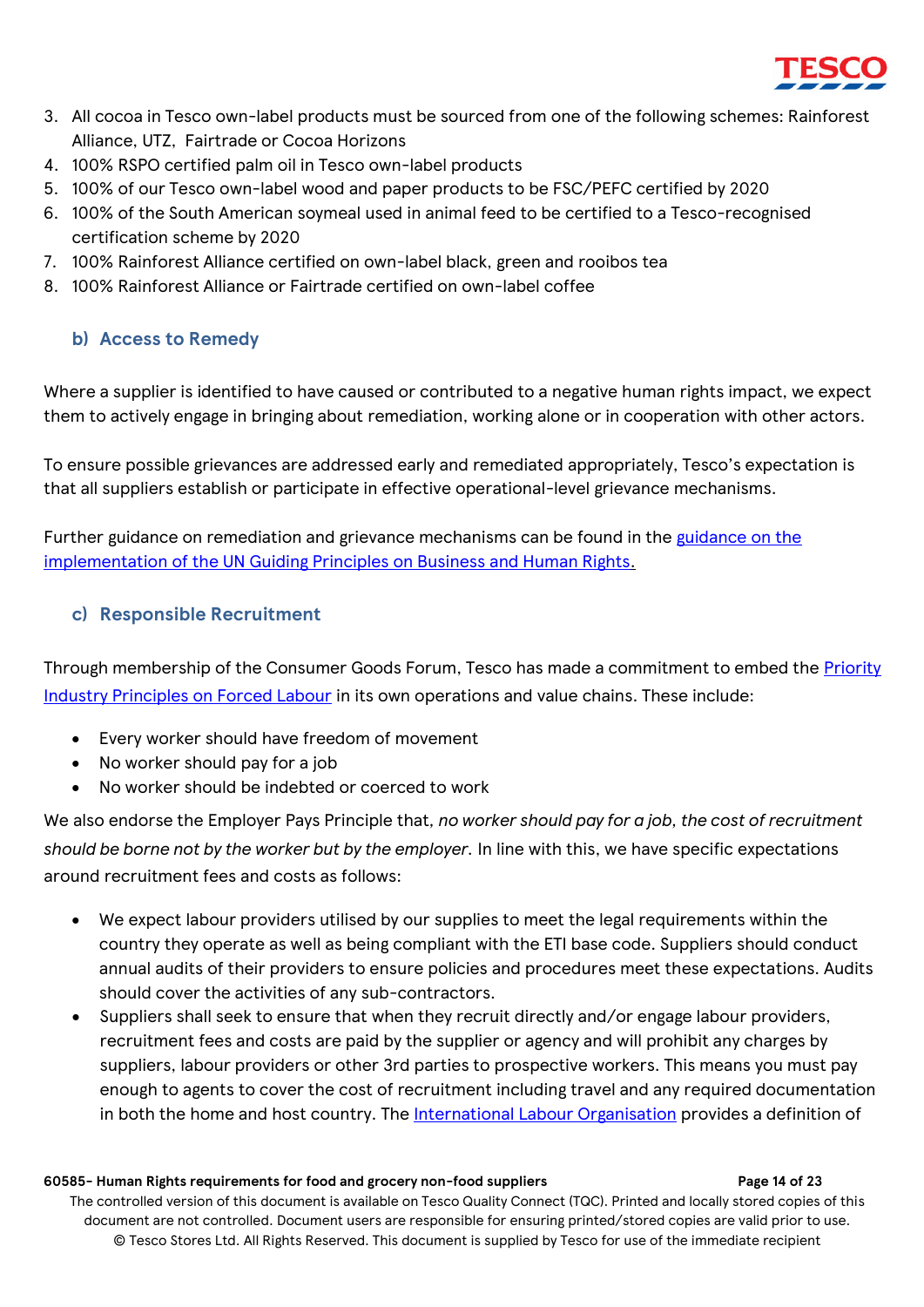

recruitment fees and costs, suppliers should familiarise themselves with this, and incorporate it into their approach to ethical recruitment.

- We recognise that in some circumstances the transition to the Employer Pays model may require significant changes to recruitment practices and ways of working, Where such changes are required, suppliers must have a clear strategy to ensure ethical recruitment practices and the elimination of recruitment fees, supported by a time bound action plan. We strongly encourage suppliers to make use of the [Responsible Recruitment Toolkit](https://responsiblerecruitmenttoolkit.org/) and their free training - see FAQ document for further information.
- Unlawful recruitment fees should be fully remediated. In cases where excessive recruitment fees are found to have been paid, suppliers should share with Tesco a proposal for remediation.
- Suppliers in Thailand and Malaysia should refer to the country specific requirements on Responsible Recruitment – policy 60573.

### <span id="page-14-0"></span>**d) Accommodation**

In all countries, we expect both on and off site worker accommodation to be legal, safe and fit for purpose. Where accommodation charges apply, these should be reasonable and in line with local legislation. Fees must not take workers below the minimum wage.

Suppliers and sites providing caravan accommodation in the UK must complete the self-help checklist within the [FPC Guidance on provision of caravan accommodation](https://freshproduce.org.uk/advice/guidance-on-provision-of-caravan-accommodation-for-temporary-workers-in-the-uk) for temporary workers in the UK.

Growers providing accommodation in Spain are encouraged to utilise the [Accommodation Guide for](https://www.foroscomercioetico.com/en/the-accommodation-guide-for-temporary-workers-available-for-public-consultation/)  [Temporary Worker's](https://www.foroscomercioetico.com/en/the-accommodation-guide-for-temporary-workers-available-for-public-consultation/) developed by the Spanish Ethical trade forums.

In all other countries, suppliers must consider accommodation within their due diligence of their supply chains and sites. At a minimum, this should include a mapping exercise to understand where accommodation is provided, in what format (caravan, house etc.) and number of beds. From this suppliers should take a risk-based approach to conducting spot checks of accommodation; this can take the format of self-assessment by the second tier supplier or be covered by an audit e.g. SMETA. We do not expect suppliers to conduct audits of all sites that provide accommodation. The UK FPC guidance is a useful tool to understand what to look for during spot checks.

We expect suppliers to update Tesco on key issues identified through accommodation due diligence, and their actions to address these.

#### <span id="page-14-1"></span>**e) Prohibited Region List**

Following UK Government advice, please note that regardless of supplier performance and external country risk ratings, sourcing is strictly prohibited from the following regions:

- Golan Heights

#### **60585- Human Rights requirements for food and grocery non-food suppliers Page 15 of 23**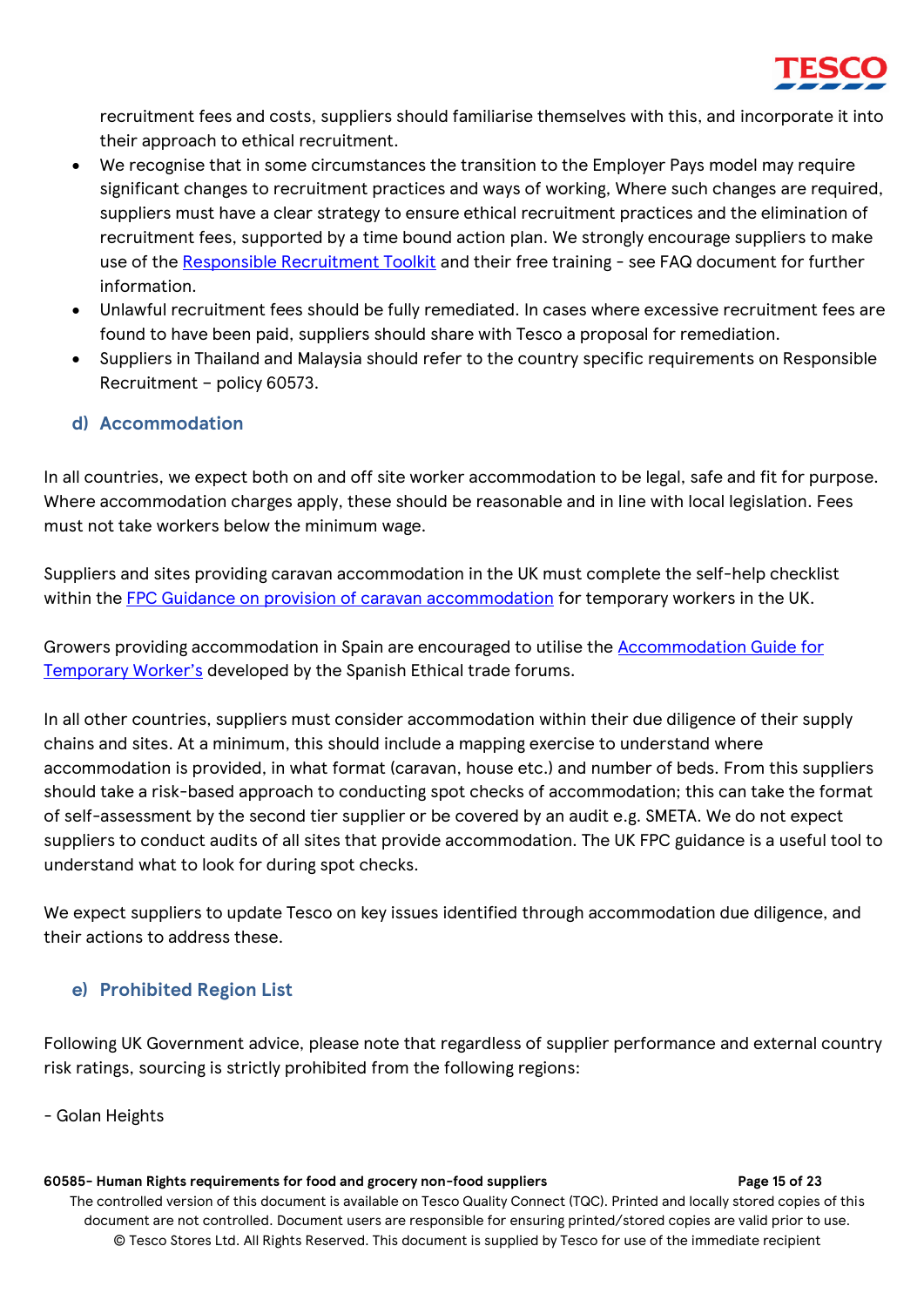

- West Bank
- Gaza strip
- North Korea
- Russian-occupied territories
- Syria
- Xinjiang region, China

This means we do not allow any aspects of product sourcing (which, for the avoidance of doubt, includes all aspects of processing / manufacturing of any product or packaging). It includes any raw material or component within the product anywhere in the total supply chain, including feed used in agriculture and aquaculture.

Countries undergoing socio-political stress may require additional due diligence measures, at short notice. Please refer to the 60519 - Sourcing from Areas of Conflict guidance for further information.

### <span id="page-15-0"></span>**f) Country List**

The country risk assessment has been developed by the Food Network for Ethical Trade (FNET) – see FAQ document for further information.

| Country                       | <b>Risk rating</b> | <b>Other requirements</b> |
|-------------------------------|--------------------|---------------------------|
| Afghanistan                   | 79                 |                           |
| <b>Albania</b>                | 49                 |                           |
| Algeria                       | 60                 |                           |
| Andorra                       | 12                 |                           |
| Angola                        | 68                 |                           |
| Antigua and<br><b>Barbuda</b> | 30                 |                           |
| Argentina                     | 39                 |                           |
| Armenia                       | 53                 |                           |
| <b>Australia</b>              | 24                 |                           |
| Austria                       | 18                 |                           |
| Azerbaijan                    | 60                 |                           |
| <b>Bahamas</b>                | 30                 |                           |
| <b>Bahrain</b>                | 59                 |                           |
| <b>Bangladesh</b>             | 66                 |                           |
| <b>Barbados</b>               | 34                 |                           |
| <b>Belarus</b>                | 62                 |                           |

#### **60585- Human Rights requirements for food and grocery non-food suppliers Page 16 of 23**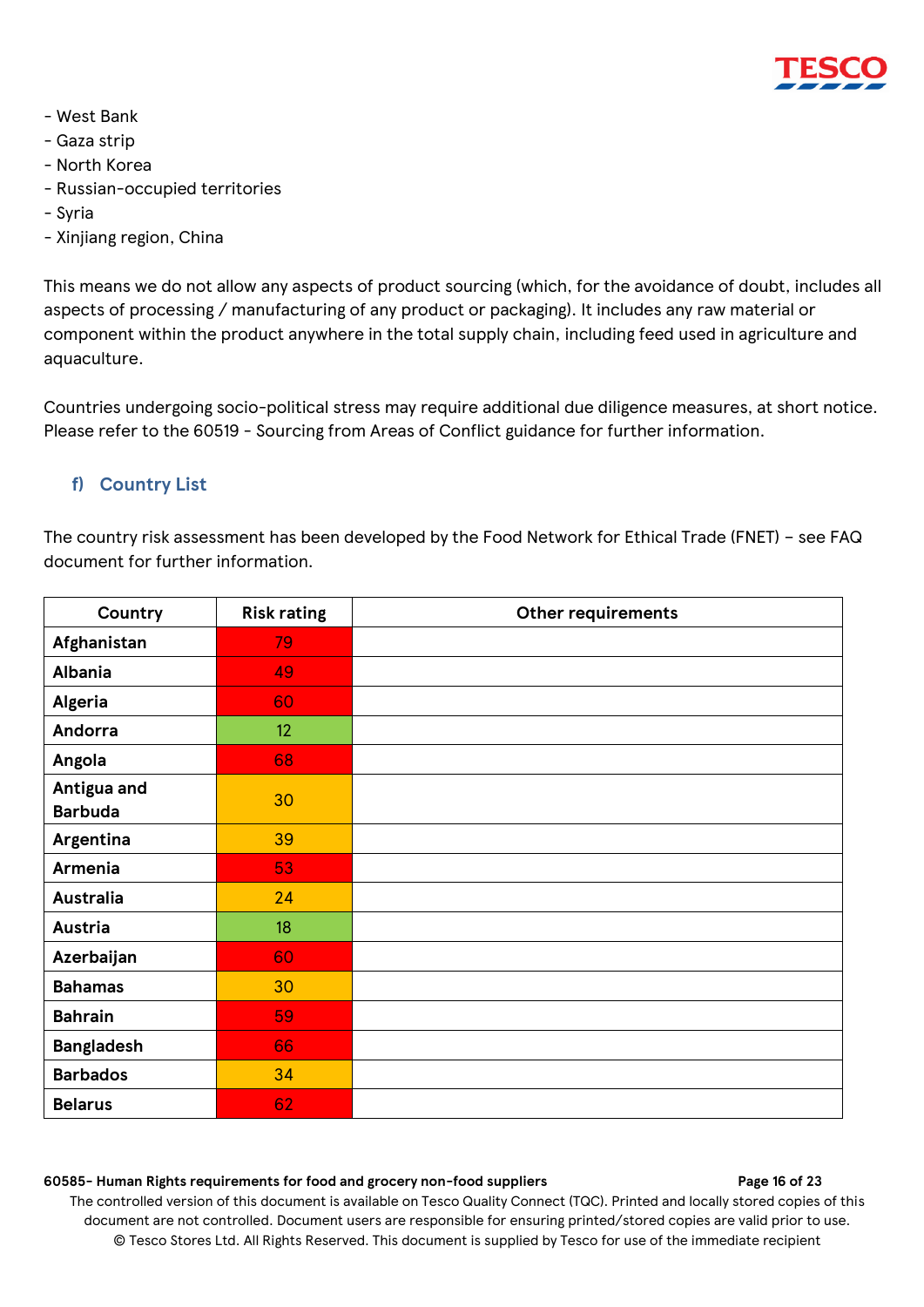| <b>Belgium</b>         | 23 |                                                             |
|------------------------|----|-------------------------------------------------------------|
| <b>Belize</b>          | 26 |                                                             |
| <b>Benin</b>           | 54 |                                                             |
| <b>Bhutan</b>          | 46 |                                                             |
| <b>Bolivia</b>         | 55 | Make the RS Manager aware of any new sourcing plans.        |
| <b>Bosnia and</b>      | 53 |                                                             |
| Herzegovina            |    |                                                             |
| <b>Botswana</b>        | 46 |                                                             |
| <b>Brazil</b>          | 52 |                                                             |
| <b>Brunei</b>          | 48 |                                                             |
| <b>Bulgaria</b>        | 43 |                                                             |
| <b>Burkina Faso</b>    | 53 |                                                             |
| <b>Burundi</b>         | 83 |                                                             |
| Cambodia               | 76 |                                                             |
| Cameroon               | 68 |                                                             |
| Canada                 | 23 |                                                             |
| <b>Cape Verde</b>      | 49 |                                                             |
| <b>Central African</b> | 85 |                                                             |
| Republic               |    |                                                             |
| Chad                   | 73 |                                                             |
| <b>Chile</b>           | 33 |                                                             |
| China                  | 66 |                                                             |
|                        |    | Conventional Banana suppliers must have an annual SMETA     |
| Colombia               | 53 | audit and RFA certification. Organic Banana suppliers must  |
| <b>Comoros</b>         | 56 | have an annual SMETA audit and Fairtrade certification.     |
| <b>Congo Republic</b>  | 64 |                                                             |
|                        |    | Pineapple and melon suppliers for whole head and            |
|                        |    | ingredients must have an annual SMETA audit or be certified |
| <b>Costa Rica</b>      | 39 | by one of our approved schemes.                             |
|                        |    | Conventional Banana suppliers must have an annual SMETA     |
|                        |    | audit and RFA certification.                                |
| Côte d'Ivoire          | 61 |                                                             |
| <b>Croatia</b>         | 36 |                                                             |
| Cuba                   | 56 |                                                             |
| <b>Cyprus</b>          | 31 |                                                             |
| <b>Czech Republic</b>  | 30 |                                                             |

#### **60585- Human Rights requirements for food and grocery non-food suppliers Page 17 of 23**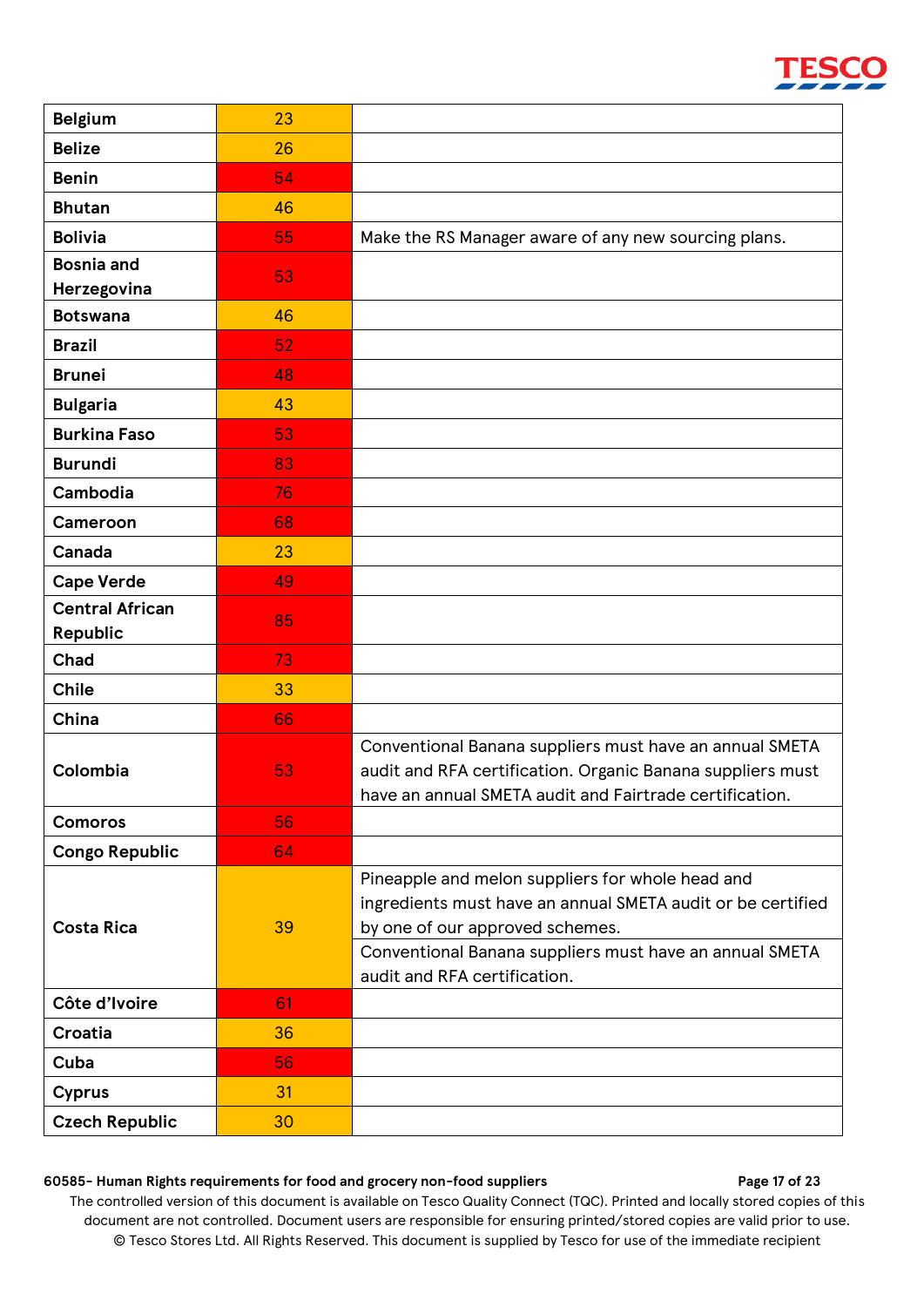| <b>Democratic</b>            |                |                                                                                                                       |
|------------------------------|----------------|-----------------------------------------------------------------------------------------------------------------------|
| <b>Republic of the</b>       | 76             |                                                                                                                       |
| Congo                        |                |                                                                                                                       |
| <b>Denmark</b>               | 15             |                                                                                                                       |
| Djibouti                     | 64             |                                                                                                                       |
| <b>Dominica</b>              | 32             |                                                                                                                       |
| <b>Dominican</b><br>Republic | 47             | Organic Banana suppliers must have an annual SMETA audit<br>and Fairtrade certification.                              |
| <b>Ecuador</b>               | 53             | Conventional Banana suppliers must have an annual SMETA<br>audit and RFA certification.                               |
| Egypt                        | 64             |                                                                                                                       |
| <b>El Salvador</b>           | 48             |                                                                                                                       |
| <b>Equatorial Guinea</b>     | 79             |                                                                                                                       |
| <b>Eritrea</b>               | 81             |                                                                                                                       |
| <b>Estonia</b>               | 25             |                                                                                                                       |
| <b>Ethiopia</b>              | 63             |                                                                                                                       |
| Fiji                         | 35             |                                                                                                                       |
| <b>Finland</b>               | 14             |                                                                                                                       |
| <b>France</b>                | 22             |                                                                                                                       |
| Gabon                        | 61             |                                                                                                                       |
| Gambia                       | 64             |                                                                                                                       |
| Georgia                      | 41             |                                                                                                                       |
| Germany                      | 20             |                                                                                                                       |
| Ghana                        | 44             | Additional audit requirements in place for specific sites,<br>please check with the relevant Tesco Technical Manager. |
| Greece                       | 51             |                                                                                                                       |
| Greenland                    | $\overline{O}$ |                                                                                                                       |
| Grenada                      | 31             |                                                                                                                       |
| Guatemala                    | 61             | Conventional Banana suppliers must have an annual SMETA<br>audit and RFA certification.                               |
| Guinea                       | 65             |                                                                                                                       |
| Guinea-Bissau                | 72             |                                                                                                                       |
| Guyana                       | 51             |                                                                                                                       |
| Haiti                        | 66             |                                                                                                                       |
| <b>Honduras</b>              | 64             |                                                                                                                       |
| <b>Hong Kong</b>             | 35             |                                                                                                                       |
| <b>Hungary</b>               | 42             |                                                                                                                       |

#### **60585- Human Rights requirements for food and grocery non-food suppliers Page 18 of 23**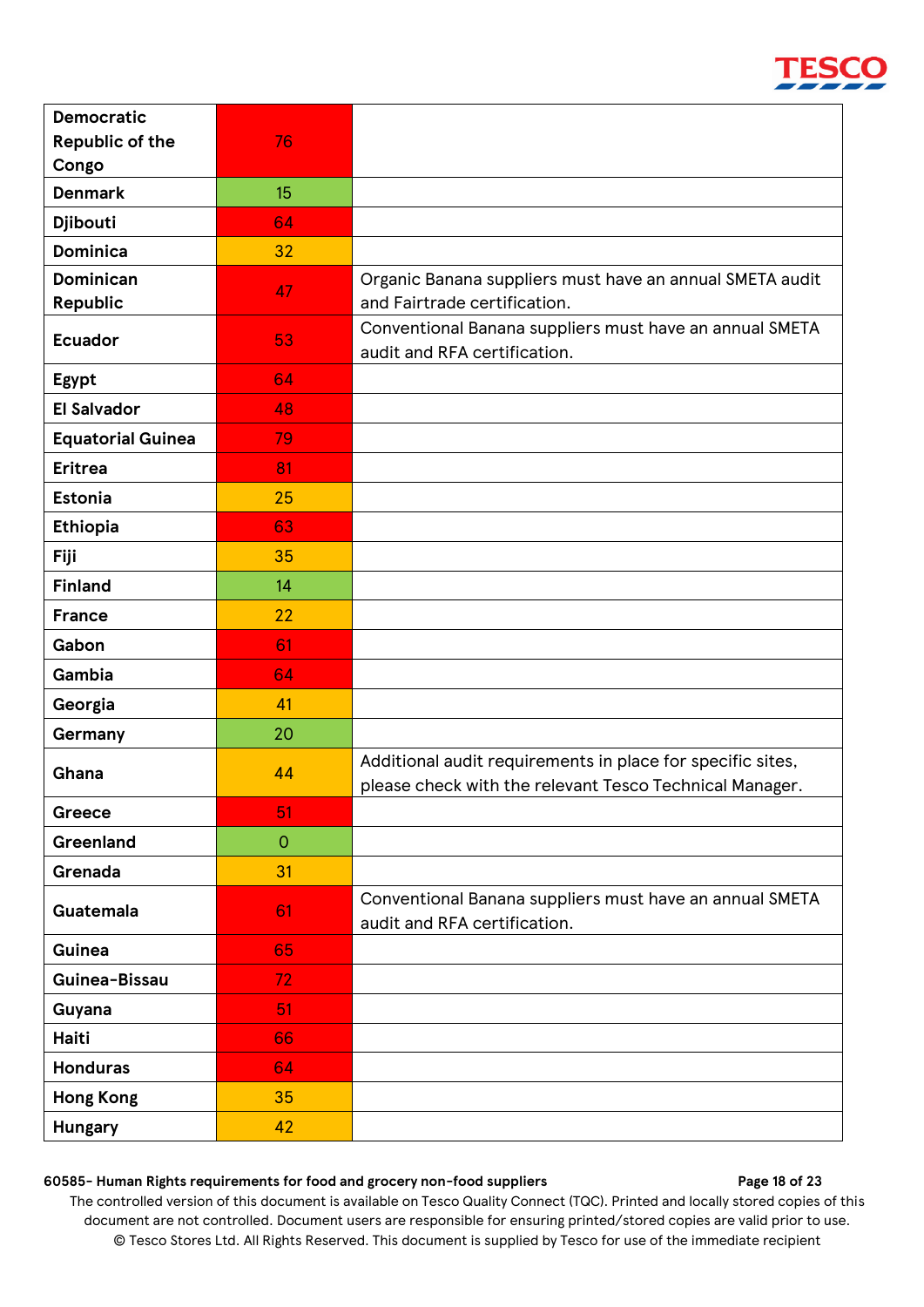| Iceland           | 19             |                                                                                                                                                                                                          |
|-------------------|----------------|----------------------------------------------------------------------------------------------------------------------------------------------------------------------------------------------------------|
| India             | 58             |                                                                                                                                                                                                          |
| Indonesia         | 58             |                                                                                                                                                                                                          |
| Iran              | 73             |                                                                                                                                                                                                          |
| Iraq              | 71             |                                                                                                                                                                                                          |
| <b>Ireland</b>    | 21             |                                                                                                                                                                                                          |
| <b>Israel</b>     | 32             | Please ensure you read '60519 - Sourcing from Areas of<br>Conflict guidance' for information on regions where product<br>sourcing is prohibited.                                                         |
| <b>Italy</b>      | 28             |                                                                                                                                                                                                          |
| Jamaica           | 42             |                                                                                                                                                                                                          |
| Japan             | 23             |                                                                                                                                                                                                          |
| Jordan            | 50             | Make the RS Manager aware of any new sourcing plans.<br>Please ensure you read '60519 - Sourcing from Areas of<br>Conflict guidance' for information on regions where product<br>sourcing is prohibited. |
| <b>Kazakhstan</b> | 61             |                                                                                                                                                                                                          |
| Kenya             | 63             | The Kenya Flower Council (KFC) scheme is also accepted,<br>excluding primary sites as per TQC                                                                                                            |
| <b>Kiribati</b>   | 28             |                                                                                                                                                                                                          |
| <b>Korea</b>      | 41             |                                                                                                                                                                                                          |
| Korea (North)     | 85             |                                                                                                                                                                                                          |
| Kosovo            | 55             |                                                                                                                                                                                                          |
| <b>Kuwait</b>     | 56             |                                                                                                                                                                                                          |
| Kyrgyzstan        | 62             |                                                                                                                                                                                                          |
| Laos              | 71             |                                                                                                                                                                                                          |
| Latvia            | 33             |                                                                                                                                                                                                          |
| Lebanon           | 54             |                                                                                                                                                                                                          |
| Lesotho           | 52             |                                                                                                                                                                                                          |
| Liberia           | 58             |                                                                                                                                                                                                          |
| Libya             | 87             |                                                                                                                                                                                                          |
| Liechtenstein     | 15             |                                                                                                                                                                                                          |
| Lithuania         | 30             |                                                                                                                                                                                                          |
| Luxembourg        | 20             |                                                                                                                                                                                                          |
| Macau (China)     | $\overline{4}$ |                                                                                                                                                                                                          |
| <b>Madagascar</b> | 60             |                                                                                                                                                                                                          |

#### **60585- Human Rights requirements for food and grocery non-food suppliers Page 19 of 23**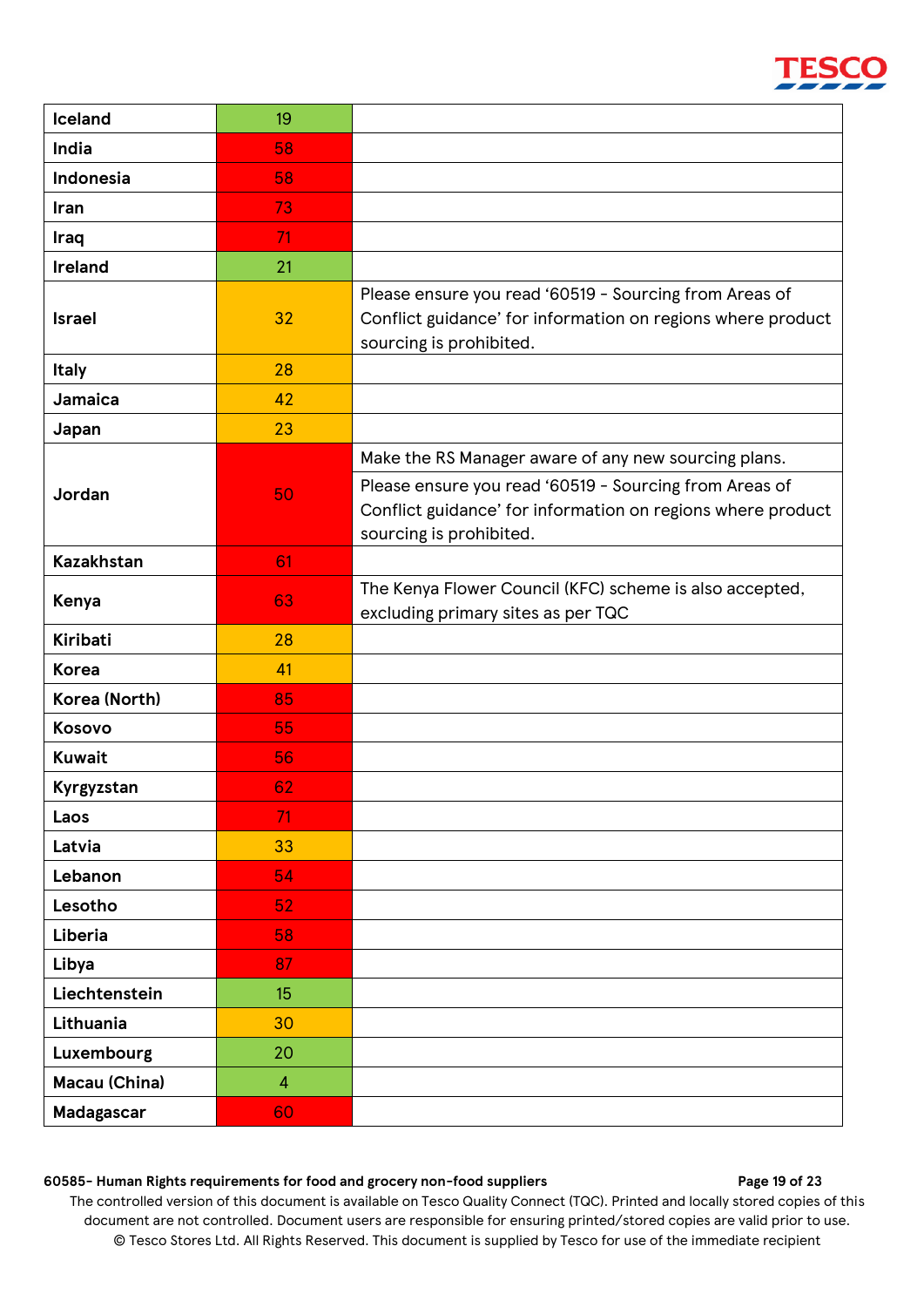| <b>Malawi</b>           | 53 | Make RS aware of any new sourcing plans for tea.                                                                                                                                                              |
|-------------------------|----|---------------------------------------------------------------------------------------------------------------------------------------------------------------------------------------------------------------|
| <b>Malaysia</b>         | 54 | All suppliers must adhere to '60573 - Responsible                                                                                                                                                             |
|                         |    | Recruitment requirements - Thailand and Malaysia'.                                                                                                                                                            |
| <b>Maldives</b>         | 57 |                                                                                                                                                                                                               |
| Mali                    | 62 |                                                                                                                                                                                                               |
| <b>Malta</b>            | 29 |                                                                                                                                                                                                               |
| <b>Marshall Islands</b> | 36 |                                                                                                                                                                                                               |
| <b>Mauritania</b>       | 68 |                                                                                                                                                                                                               |
| <b>Mauritius</b>        | 35 |                                                                                                                                                                                                               |
| <b>Mexico</b>           | 55 |                                                                                                                                                                                                               |
| <b>Micronesia</b>       | 36 |                                                                                                                                                                                                               |
| <b>Moldova</b>          | 46 |                                                                                                                                                                                                               |
| <b>Monaco</b>           | 29 |                                                                                                                                                                                                               |
| Mongolia                | 52 |                                                                                                                                                                                                               |
| Montenegro              | 43 |                                                                                                                                                                                                               |
| <b>Morocco</b>          | 48 | All berry growers need to complete the 'Moroccan Berry<br>Growers Undertaking'.<br>Make RS aware if sourcing from Western Sahara. On country<br>of origin labelling, we follow current Government guidelines. |
| Mozambique              | 57 |                                                                                                                                                                                                               |
| <b>Myanmar</b>          | 70 | Make RS Manager aware of any new sourcing plans.                                                                                                                                                              |
| <b>Namibia</b>          | 43 | The following due diligence is required:<br>- Biennial semi-announced SMETA audits<br>- Announced SIZA audit, frequency determined by Siza                                                                    |
| <b>Nauru</b>            | 37 |                                                                                                                                                                                                               |
| <b>Nepal</b>            | 55 |                                                                                                                                                                                                               |
| <b>Netherlands</b>      | 16 |                                                                                                                                                                                                               |
| <b>New Zealand</b>      | 18 |                                                                                                                                                                                                               |
| Nicaragua               | 65 |                                                                                                                                                                                                               |
| <b>Niger</b>            | 65 |                                                                                                                                                                                                               |
| <b>Nigeria</b>          | 65 |                                                                                                                                                                                                               |
| <b>Norway</b>           | 15 |                                                                                                                                                                                                               |
| Oman                    | 55 |                                                                                                                                                                                                               |
| Pakistan                | 72 |                                                                                                                                                                                                               |
| Palau                   | 27 |                                                                                                                                                                                                               |
| <b>Palestine</b>        | 33 |                                                                                                                                                                                                               |

#### **60585- Human Rights requirements for food and grocery non-food suppliers Page 20 of 23**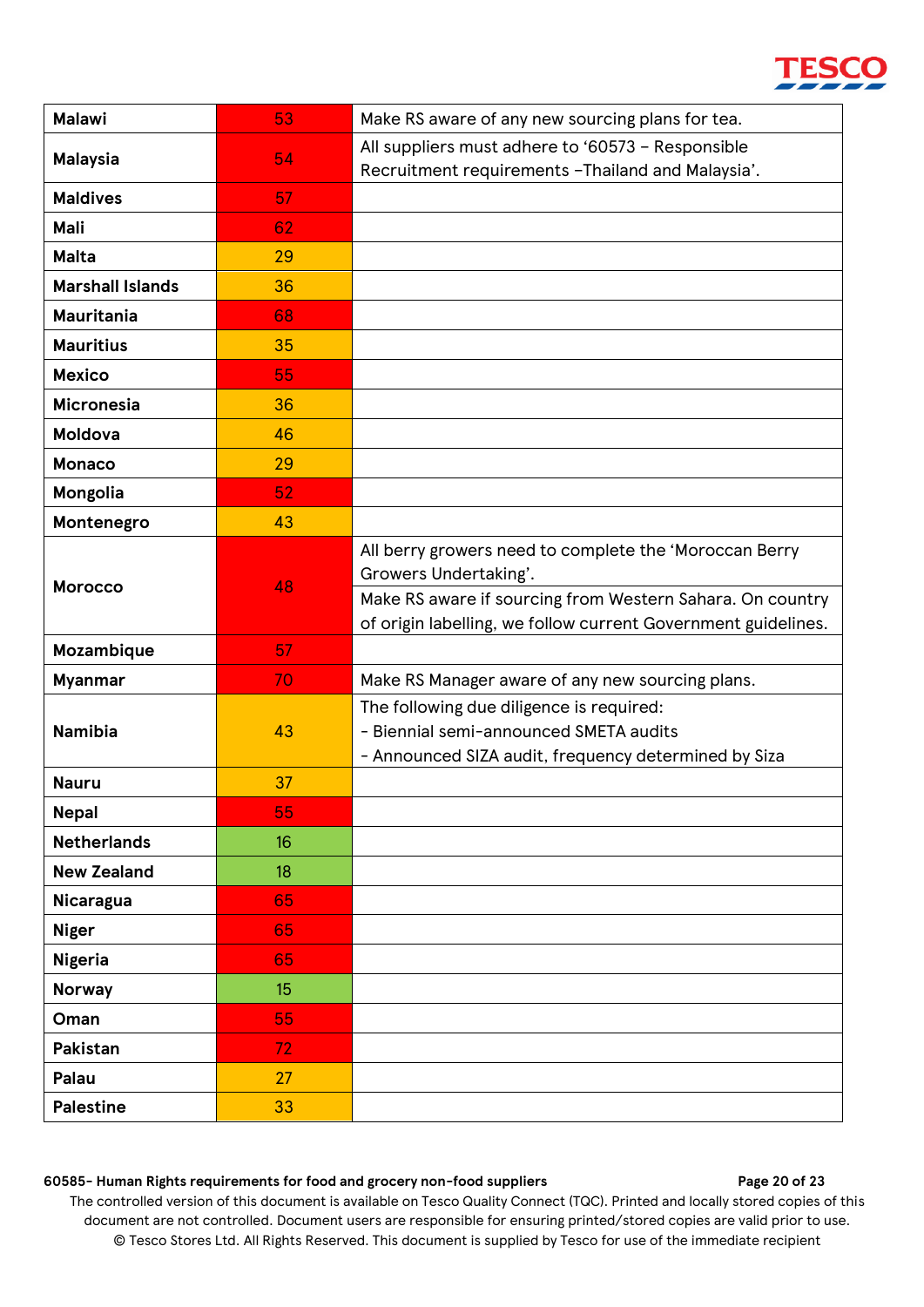

| Panama                   | 46 |                                                                                                                                                                                                                                                                                                                       |
|--------------------------|----|-----------------------------------------------------------------------------------------------------------------------------------------------------------------------------------------------------------------------------------------------------------------------------------------------------------------------|
| <b>Papua New Guinea</b>  | 68 |                                                                                                                                                                                                                                                                                                                       |
| Paraguay                 | 50 |                                                                                                                                                                                                                                                                                                                       |
| Peru                     | 51 |                                                                                                                                                                                                                                                                                                                       |
| Philippines              | 59 |                                                                                                                                                                                                                                                                                                                       |
| Poland                   | 36 |                                                                                                                                                                                                                                                                                                                       |
| Portugal                 | 26 |                                                                                                                                                                                                                                                                                                                       |
| <b>Qatar</b>             | 48 |                                                                                                                                                                                                                                                                                                                       |
| Romania                  | 47 |                                                                                                                                                                                                                                                                                                                       |
| <b>Russia</b>            | 57 |                                                                                                                                                                                                                                                                                                                       |
| <b>Rwanda</b>            | 55 |                                                                                                                                                                                                                                                                                                                       |
| <b>Saint Kitts and</b>   | 26 |                                                                                                                                                                                                                                                                                                                       |
| <b>Nevis</b>             |    |                                                                                                                                                                                                                                                                                                                       |
| <b>Saint Lucia</b>       | 39 |                                                                                                                                                                                                                                                                                                                       |
| <b>Saint Vincent and</b> | 36 |                                                                                                                                                                                                                                                                                                                       |
| the Grenadines<br>Samoa  | 27 |                                                                                                                                                                                                                                                                                                                       |
| <b>San Marino</b>        | 31 |                                                                                                                                                                                                                                                                                                                       |
| Sao Tome and             |    |                                                                                                                                                                                                                                                                                                                       |
| Principe                 | 42 |                                                                                                                                                                                                                                                                                                                       |
| Saudi Arabia             | 49 |                                                                                                                                                                                                                                                                                                                       |
| Senegal                  | 51 |                                                                                                                                                                                                                                                                                                                       |
| <b>Serbia</b>            | 49 |                                                                                                                                                                                                                                                                                                                       |
| <b>Seychelles</b>        | 30 |                                                                                                                                                                                                                                                                                                                       |
| Sierra Leone             | 61 |                                                                                                                                                                                                                                                                                                                       |
| Singapore                | 32 |                                                                                                                                                                                                                                                                                                                       |
| Slovakia                 | 29 |                                                                                                                                                                                                                                                                                                                       |
| Slovenia                 | 26 |                                                                                                                                                                                                                                                                                                                       |
| <b>Solomon Islands</b>   | 51 |                                                                                                                                                                                                                                                                                                                       |
| Somalia                  | 94 |                                                                                                                                                                                                                                                                                                                       |
| <b>South Africa</b>      | 45 | The following due diligence is required:<br>- Biennial semi-announced SMETA audits<br>- Announced SIZA audit, frequency determined by Siza<br>- Wine and Agricultural Ethical Trading Association (WIETA)<br>certification, 3 year frequency.<br>- Certification as per 1.2 c, excluding primary sites as per<br>TQC. |

#### **60585- Human Rights requirements for food and grocery non-food suppliers Page 21 of 23**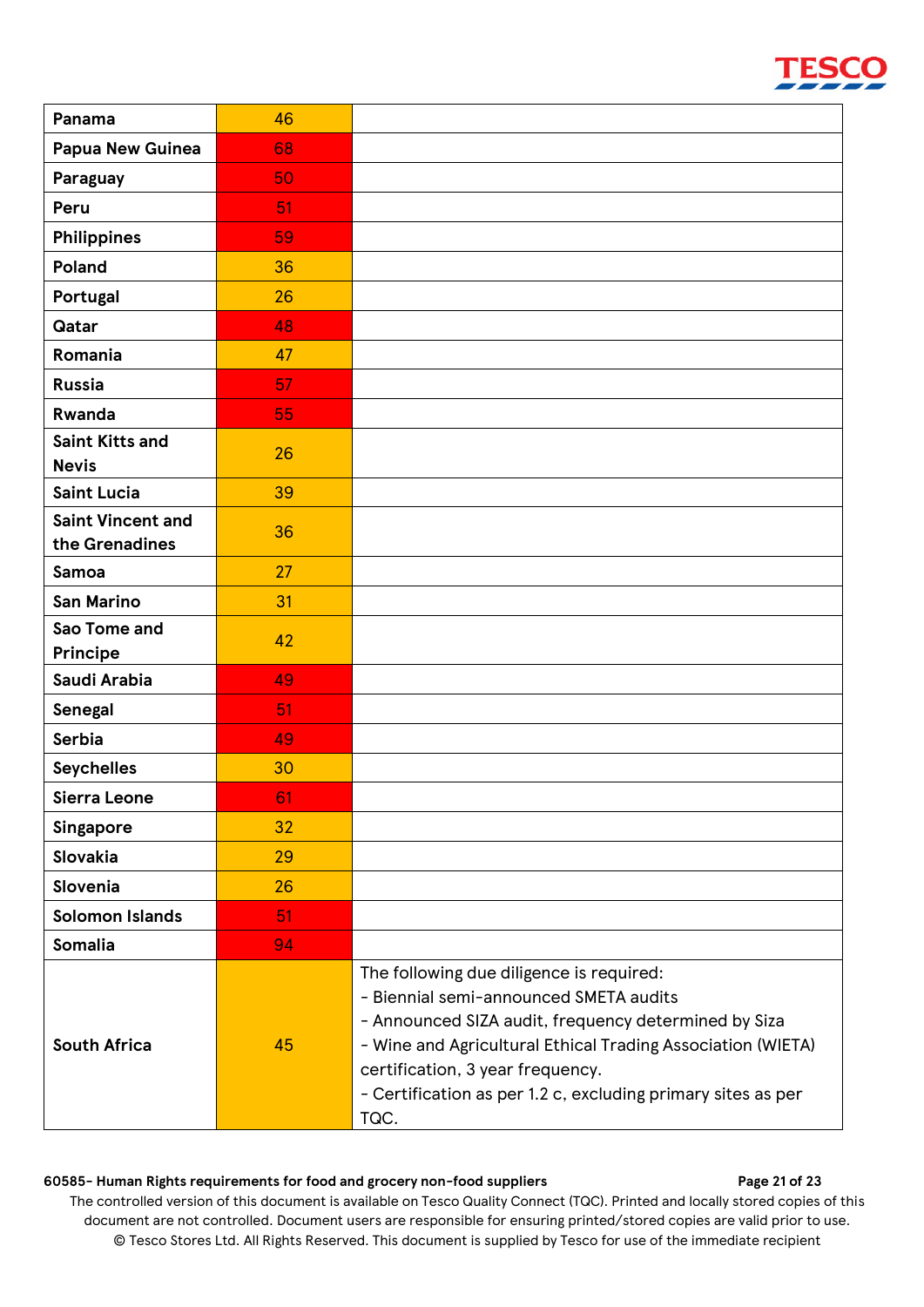|                                      |    | We encourage a representative from agri-businesses to                                                                                                                                                                                                  |
|--------------------------------------|----|--------------------------------------------------------------------------------------------------------------------------------------------------------------------------------------------------------------------------------------------------------|
|                                      |    | attend Stronger Together training.                                                                                                                                                                                                                     |
| <b>South Sudan</b>                   | 89 |                                                                                                                                                                                                                                                        |
| Spain                                | 26 | Suppliers and growers must be represented in the Spanish<br>Ethical Trade Forums on an on-going basis.<br>Growers providing accommodation in Spain are encouraged                                                                                      |
|                                      |    | to utilise the <b>Accommodation Guide for Temporary</b><br>Worker's.                                                                                                                                                                                   |
| <b>Sri Lanka</b>                     | 51 |                                                                                                                                                                                                                                                        |
| <b>Sudan</b>                         | 83 |                                                                                                                                                                                                                                                        |
| <b>Suriname</b>                      | 52 |                                                                                                                                                                                                                                                        |
| <b>Swaziland</b>                     | 70 |                                                                                                                                                                                                                                                        |
| Sweden                               | 14 |                                                                                                                                                                                                                                                        |
| <b>Switzerland</b>                   | 20 |                                                                                                                                                                                                                                                        |
| <b>Syria</b>                         | 82 |                                                                                                                                                                                                                                                        |
| <b>Taiwan</b>                        | 20 |                                                                                                                                                                                                                                                        |
| Tajikistan                           | 65 |                                                                                                                                                                                                                                                        |
| <b>Tanzania</b>                      | 62 |                                                                                                                                                                                                                                                        |
| <b>Thailand</b>                      | 62 | All suppliers must adhere to '60573 - Responsible<br>Recruitment requirements - Thailand and Malaysia'.<br>Poultry suppliers must participate in the Thai poultry<br>working group.<br>Seafood suppliers must participate in the Seafood<br>Taskforce. |
| The FYR of<br><b>Macedonia</b>       | 53 |                                                                                                                                                                                                                                                        |
| Timor-Leste                          | 61 |                                                                                                                                                                                                                                                        |
| <b>Togo</b>                          | 58 |                                                                                                                                                                                                                                                        |
| <b>Tonga</b>                         | 34 |                                                                                                                                                                                                                                                        |
| <b>Trinidad and</b><br><b>Tobago</b> | 48 |                                                                                                                                                                                                                                                        |
| <b>Tunisia</b>                       | 48 |                                                                                                                                                                                                                                                        |
| <b>Turkey</b>                        | 60 |                                                                                                                                                                                                                                                        |
| <b>Turkmenistan</b>                  | 70 |                                                                                                                                                                                                                                                        |
| <b>Tuvalu</b>                        | 36 |                                                                                                                                                                                                                                                        |
| Uganda                               | 63 |                                                                                                                                                                                                                                                        |
| <b>Ukraine</b>                       | 59 |                                                                                                                                                                                                                                                        |

#### **60585- Human Rights requirements for food and grocery non-food suppliers Page 22 of 23**